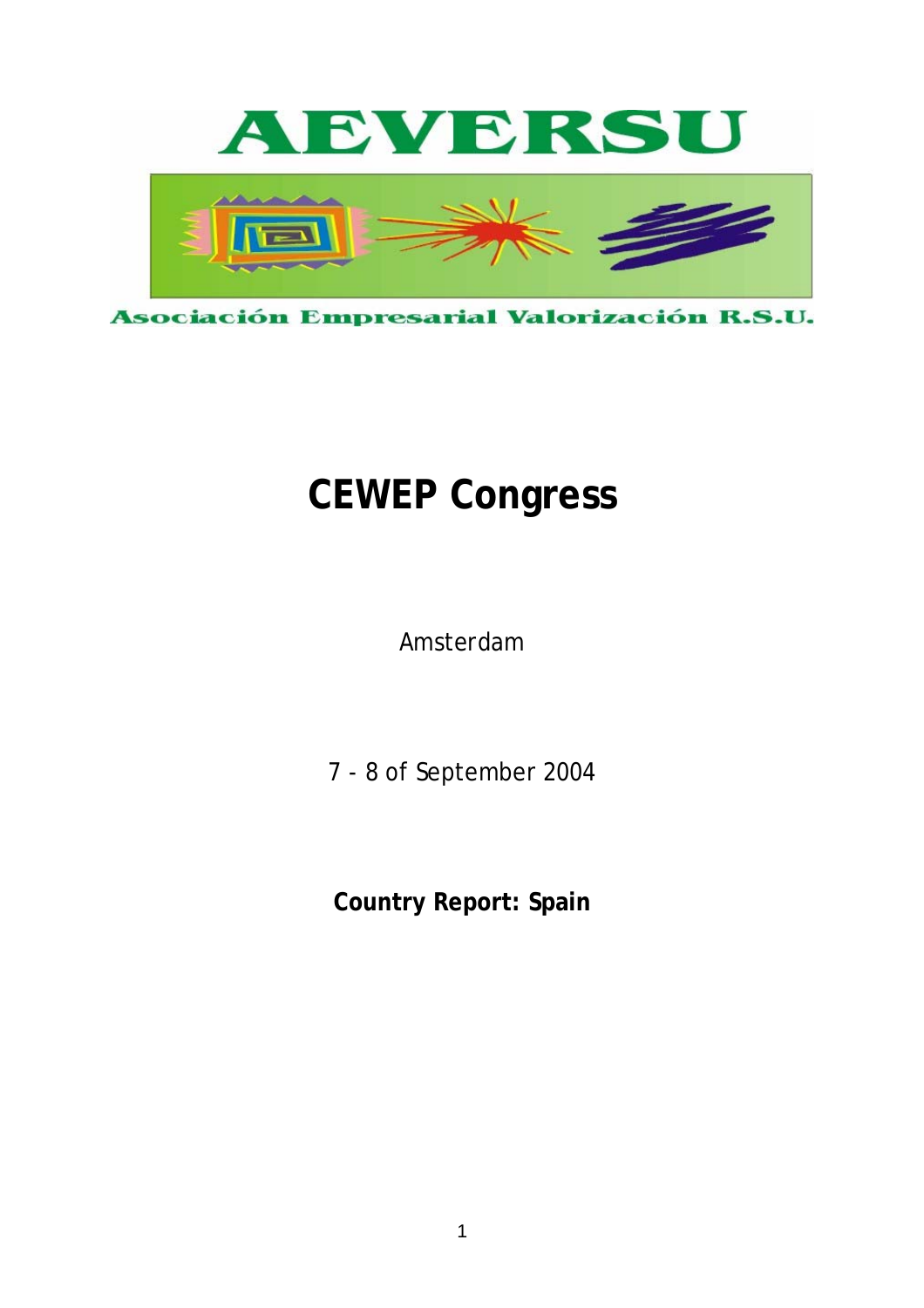

Asociación Empresarial Valorización R.S.U.

# **SPAIN**

**A. About AEVERSU** 

AEVERSU is an Association of WTE Plants in Spain, which represents the following facilities:

| Facility                 | <b>Nominal Waste</b>      | Waste             | Waste             |
|--------------------------|---------------------------|-------------------|-------------------|
|                          | <b>Treatment Capacity</b> | <b>Treated in</b> | <b>Treated in</b> |
|                          | (Tons/year)               | 2002 (tons)       | 2003 (tons)       |
| TIRMADRID (Madrid)       | 240.000                   | 296.525           | 296.650           |
| SOGAMA (A Coruña)        | 550.000                   | 245.353           | 500.000           |
| REMESA (Melilla)         | 33.750                    | 40.866            | 42.500            |
| TRM (Mataró)             | 150.000                   | 164.944           | 163.362           |
| TRARGISA (Girona)        | 42.000                    | 32.106            | 28.905            |
| SIRUSA (Tarragona)       | 145.000                   | 154.823           | 146.526           |
| TIRME (Mallorca)         | 300.000                   | 301.516           | 300.739           |
| C.G. D'ARAN (Lleida)     | 3.750                     | 4.370             | u.a.              |
| ZABALGARBI (Bilbao)      | 240.000                   | U.C.              | U.C.              |
| TIRCANTABRIA (Cantabria) | 96.000                    | U.C.              | U.C.              |

u.c.: Under construction; u.a.: under adaptation

These WTE-Plants, together with those not belonging to AEVERSU, are located all around the country, in the places indicated in the following map: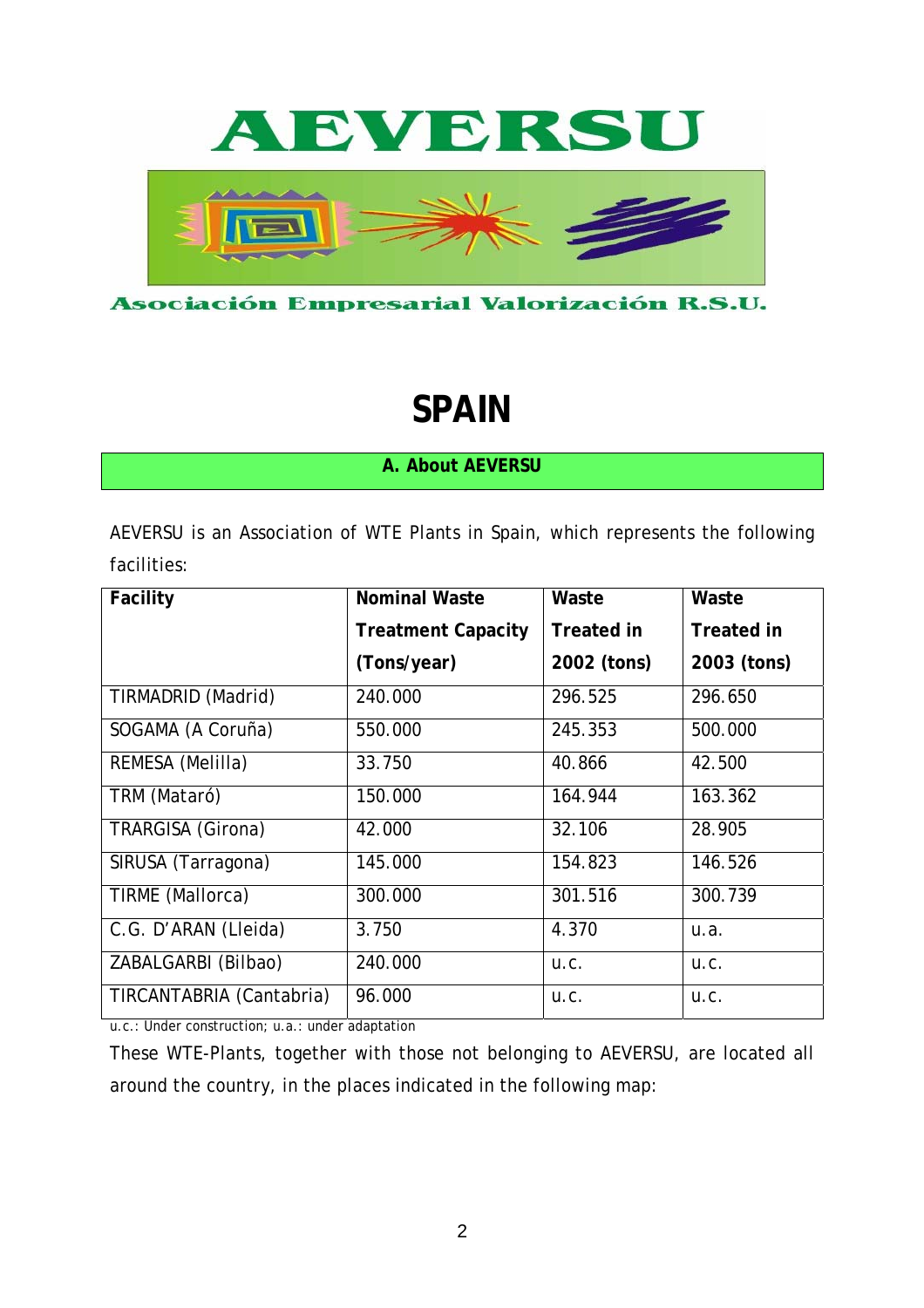

# **B. Amount of Waste**

# **B. I. Total Amount of Urban Waste (in Tons)**:

| 2000 | 18.925.109 |
|------|------------|
| 2001 | 19.124.750 |
| 2002 | 20.465.614 |

Source: Environmental Spanish Ministry

# **B. II. Total Amount of Industrial Waste (in Tons)**:

| 2000 | 64.553.051 |
|------|------------|
| 2001 | 59.261.442 |

Source: INE (National Institute of Statistics)

# **B. III. Total Amount of Thermally Treated Waste (in Tons):**

| 2000 | 1.061.361** |
|------|-------------|
| 2001 | 1.080.038** |
| 2002 | 1.240.503*  |
| 2003 | 1.478.682*  |

Source: \* AEVERSU; \*\* Environmental Spanish Ministry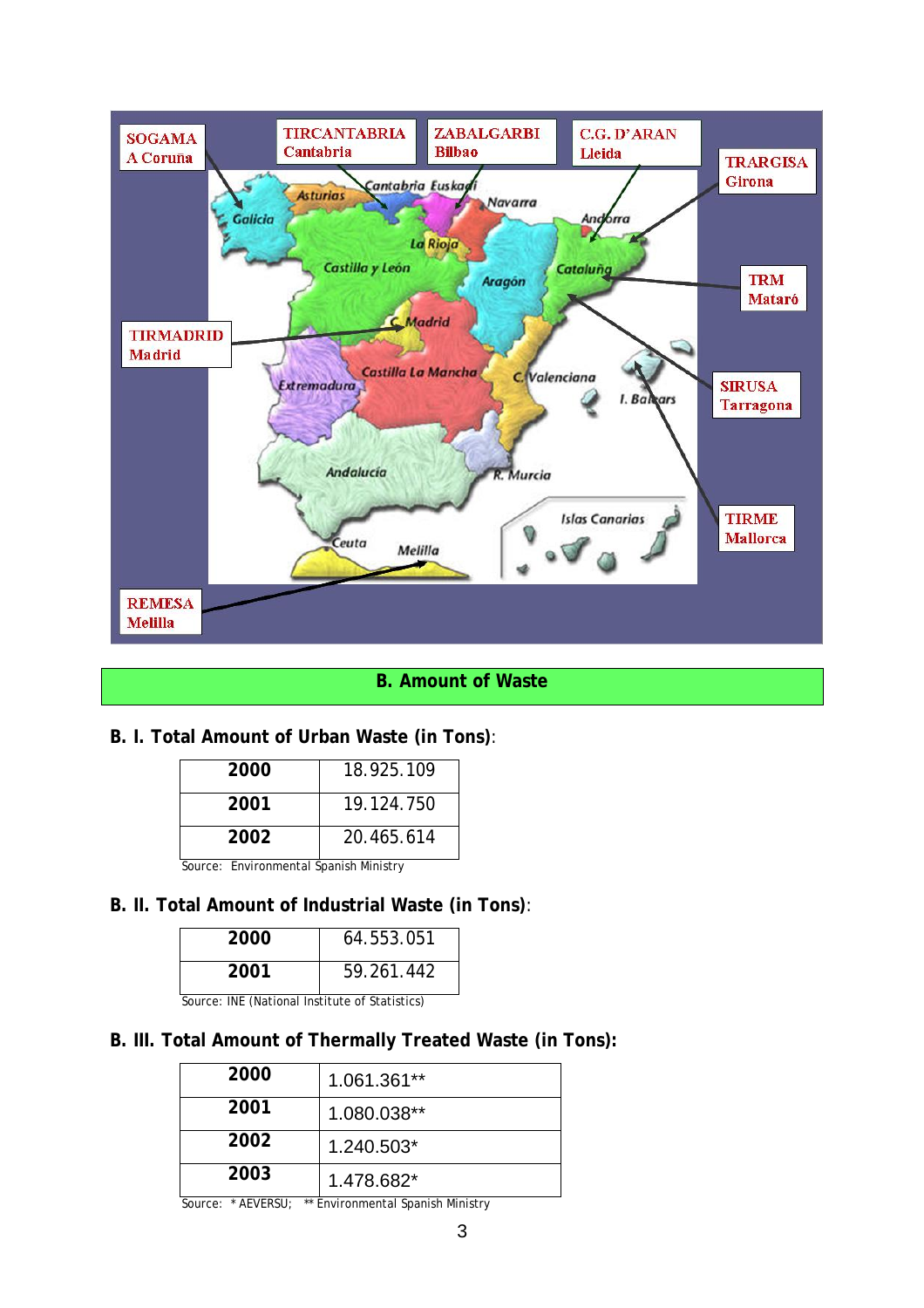According to the forecasts of the *"Urban Waste National Plan"* (BOE num 28, 2nd of February of 2000), the amount of thermally treated waste in 2006 should suffer a 9% increase with respect to the percentage fixed for 2001. This increase has not been achieved yet.

| <b>Category of Waste</b>      | Selective collection and sorting |           | Year |
|-------------------------------|----------------------------------|-----------|------|
|                               | <b>Amount (Tons)</b>             | Quota (%) |      |
| <b>Household Waste</b>        | 1.554.167                        |           | 2002 |
| Paper, Cardboard              | 576.071                          | 52,0      | 2002 |
| Glas                          | 424.642                          | 36,3      | 2002 |
| Plastics (packaging included) | 303.700                          | 19,6      | 2002 |
| Metals (Steel)                | 138.349                          | 51,2      | 2002 |
| Metals (Aluminium)            | 11.063                           | 17,1      | 2002 |
| Composites                    | 29.592                           | 22.9      | 2002 |

# **B. IV. Urban Waste Recycling Quota**

Source: Environmental Spanish Ministry.

# **B. V. Composting Quota**

In year 2002, about 5.605.976 Tons of urban wastes (biodegradable fraction) were treated in composting facilities, from which 593.741 Tons of compost have been obtained.

# **C. Energy-from-waste**

**C.I. Energy production from municipal waste** 

|                                 | <b>Electricity [MWh]</b> |  |
|---------------------------------|--------------------------|--|
| In WtE-Plants 2002              | 807.530                  |  |
| In W <sub>te</sub> -Plants 2003 | 917.718                  |  |

Source: AEVERSU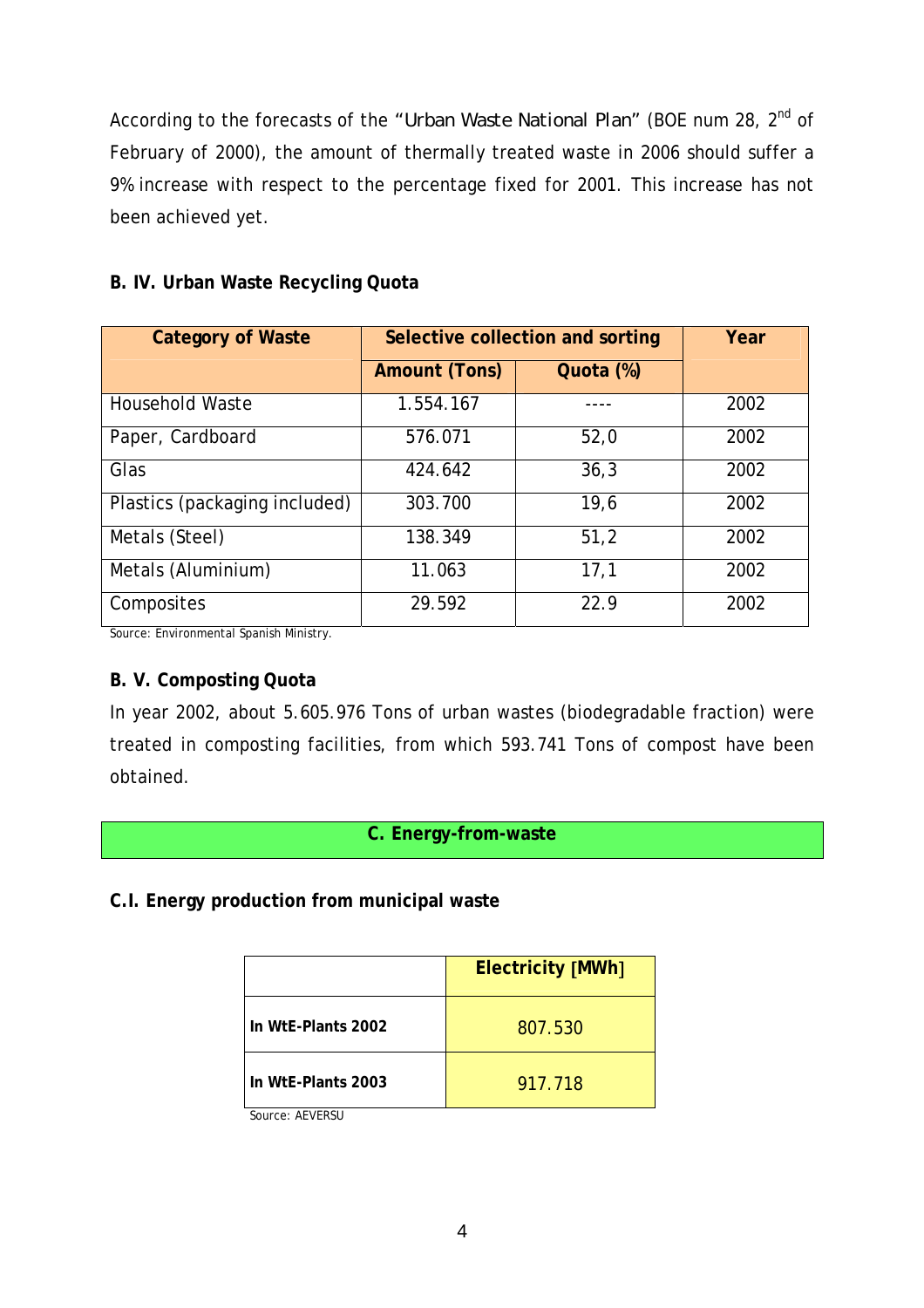Electricity is also produced from the biogas extracted at 10 of the 195 controlled landfills existing in Spain. Total Installed Electric Power was ca. 16 Mw in 2002. This amount has been increased up to 44 Mw in 2003.

# **C. II. Exported Energy**

Most produced energy is exported to the electricity network

# **D. Technical aspects of WTE-Plants**

- ¾ In almost all facilities except for Madrid and A Coruña, which have fluidised bed technologies- roller grill-based furnaces are installed
- $\triangleright$  Waste treatment capacities vary between 2 and 30 t/h/line
- $\triangleright$  Total Installed Electric Power is ca. 194 Mw.
- $\triangleright$  Gas cleaning systems mainly consist on semi-dry absorbers for lime addition combined with bag-hose filters and additional injection of activated carbon. DeNOx systems are nowadays being installed in TIRCANTABRIA and ZABALGARBI and under project in other facilities.

# **E. By-products of the incineration process**

- $\triangleright$  Except for Madrid and A Coruña (facilities with previous waste sorting), production of slag means between 21 and 25% in weight of the municipal waste (MW) incinerated
- $\triangleright$  As slag is recycled in most cases, incineration provides a 95% reduction in weight of the MW landfilled. The remaining 5% corresponds to flue-gas cleaning residues.

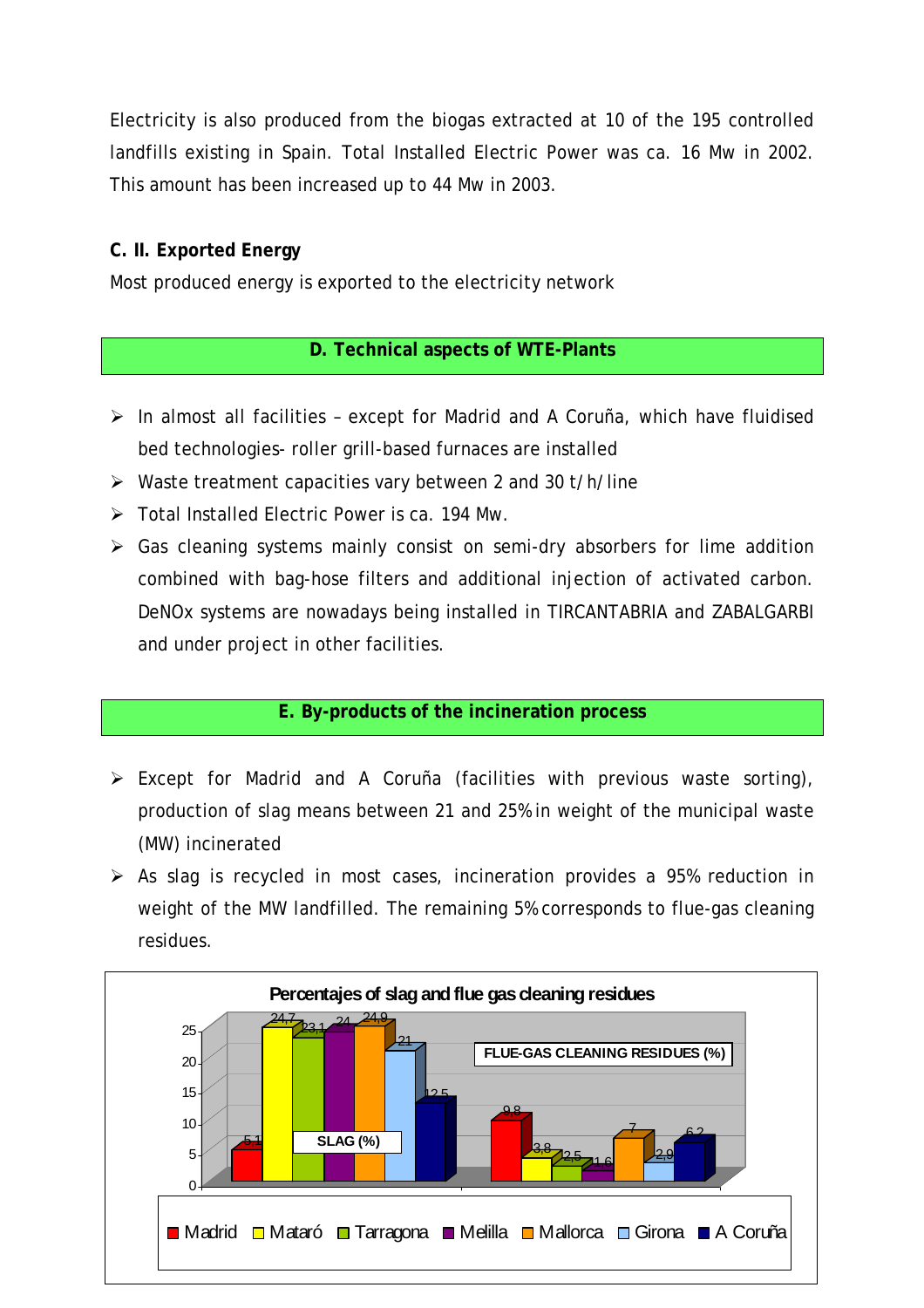# **F. Economic aspects in WTE**

# **F. I. Treatment prices in WTE-Plants (2003)**

| <b>WTE Plant</b>   | Treatment Price (€/t) |
|--------------------|-----------------------|
| TRARGISA (Girona)  | 59,00                 |
| TRM (Mataró)       | 39,92                 |
| SIRUSA (Tarragona) | 34,00                 |
| REMESA (Melilla)   | 55,29                 |
| TIRMADRID (Madrid) | 44,50                 |
| SOGAMA (A Coruña)  | 44,00                 |
| TIRME (Mallorca)   | 52,40                 |

# **F.II. Electricity rates**

The economic system for electricity sales is going to be regulated by the Royal Decree 436/2004, which gives two possibilities:

- 1. Regulated market (52,90 €/Mwh, estimation for 2004)
- 2. Free market (55,60 €/Mwh, estimation for 2004)

This Decree will enter in force in 2007. Until then, electricity rates for the existing facilities are calculated according to the Royal Decree 2818/1998. As an average, sale price for electricity in 2003, is calculated to be 55,1  $\epsilon$ /Mwh).

# **G. Taxes & Bans**

Taxes for **Landfills** are not generally implemented.

 $\triangleright$  Values for Madrid are:

10 €/ton Hazardous Waste

- 7 €/ton Domestic Waste
- 3 €/Ton Construction and demolition waste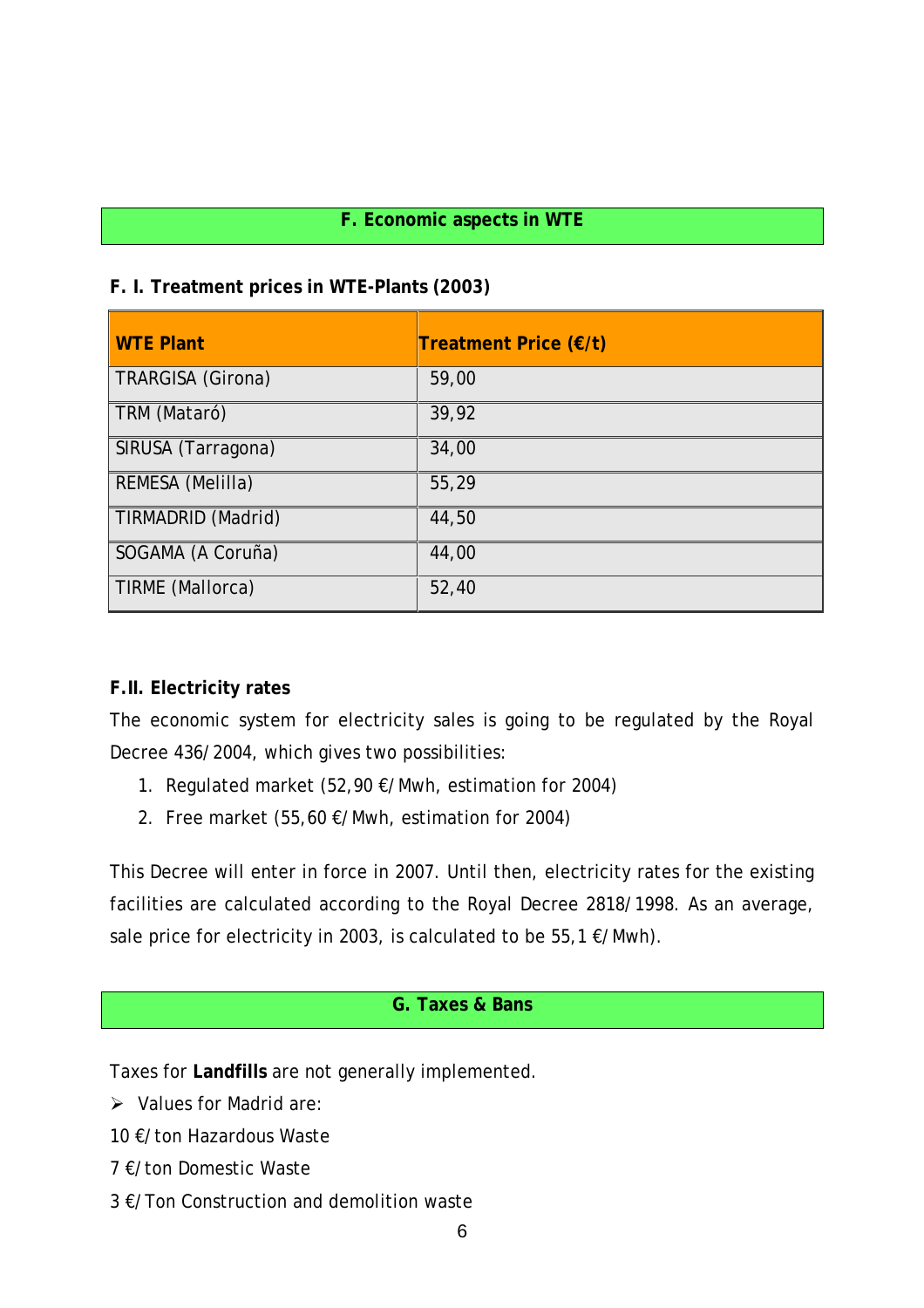¾ Average value in Catalonia: 10 €/Ton

# **H. Responsibilities**

Responsibilities in waste management are regulated through Law 10/1998 (Waste Framework National Legislation).

**Local authorities (municipalities):** are responsible for the collection, transport and management (recovery and disposal) of urban waste, in the form in which it is established in the corresponding local decrees.

**Government of the Autonomous Regions**: are responsible for:

- The elaboration of Autonomous Master Plans for Waste Management. They include amount of produced waste and appropriate estimations of costs of the operations of prevention, valorization and disposal, as well as places and facilities for the disposal of waste.
- Authorization, monitoring, inspection and sanction of the activities of waste production and management.
- They will be competent to grant the authorizations of waste shipment from or towards countries of the European Union, according to European Regulations, as well as transfers in the Spanish territory. This includes inspection and derived sanctions.

**National Government**: is responsible for:

- The elaboration of National Master Plan on Wastes, through integration of Autonomous Plans
- The authorization of waste shipments from or towards third countries not operating in the European Union and the inspection derived from the mentioned regime of transfers.

| I. Prices |
|-----------|
|-----------|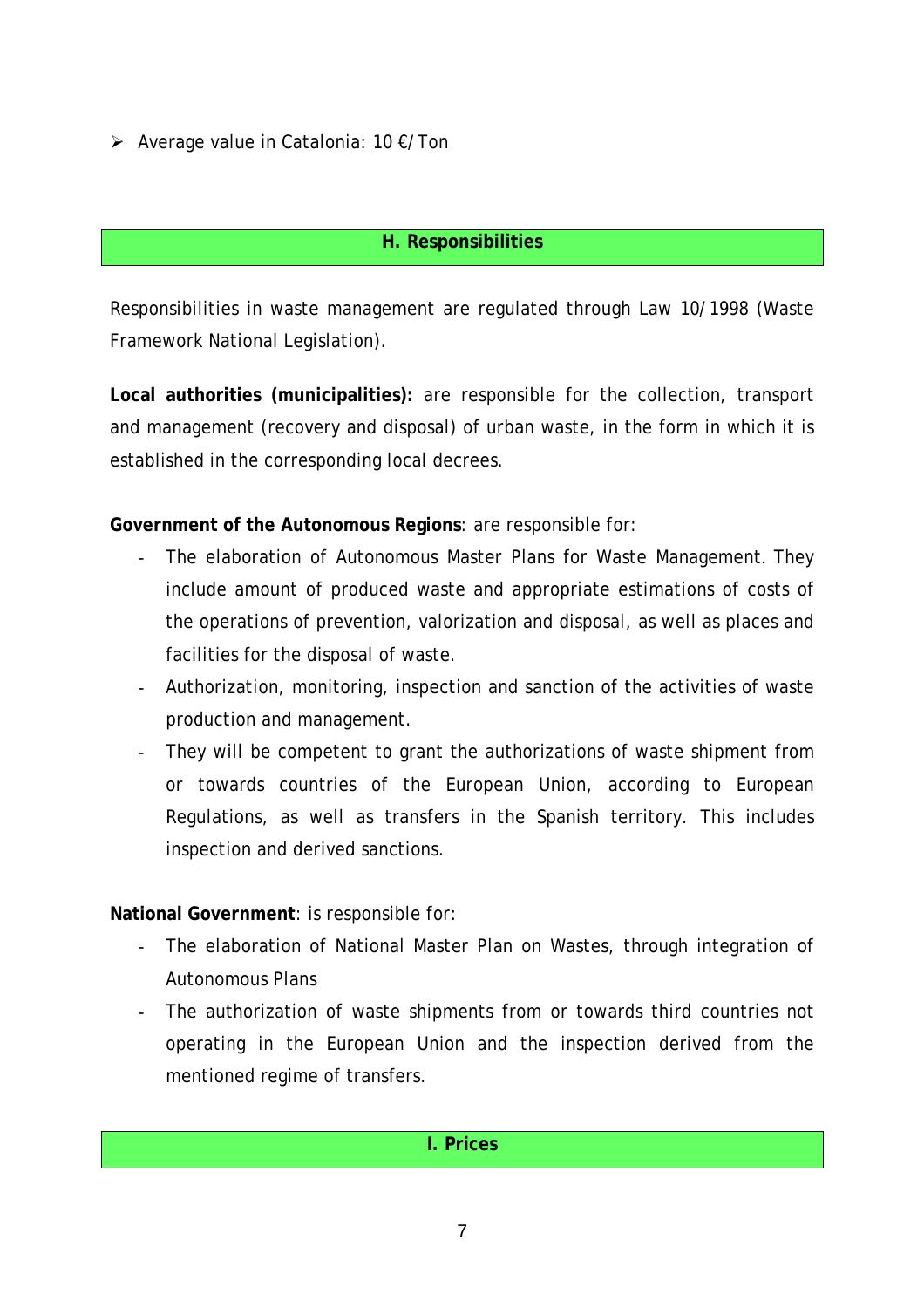- I. Average net price per **incinerated** ton: ca. 47 €
- II. Average net price per **landfilled** ton: Not available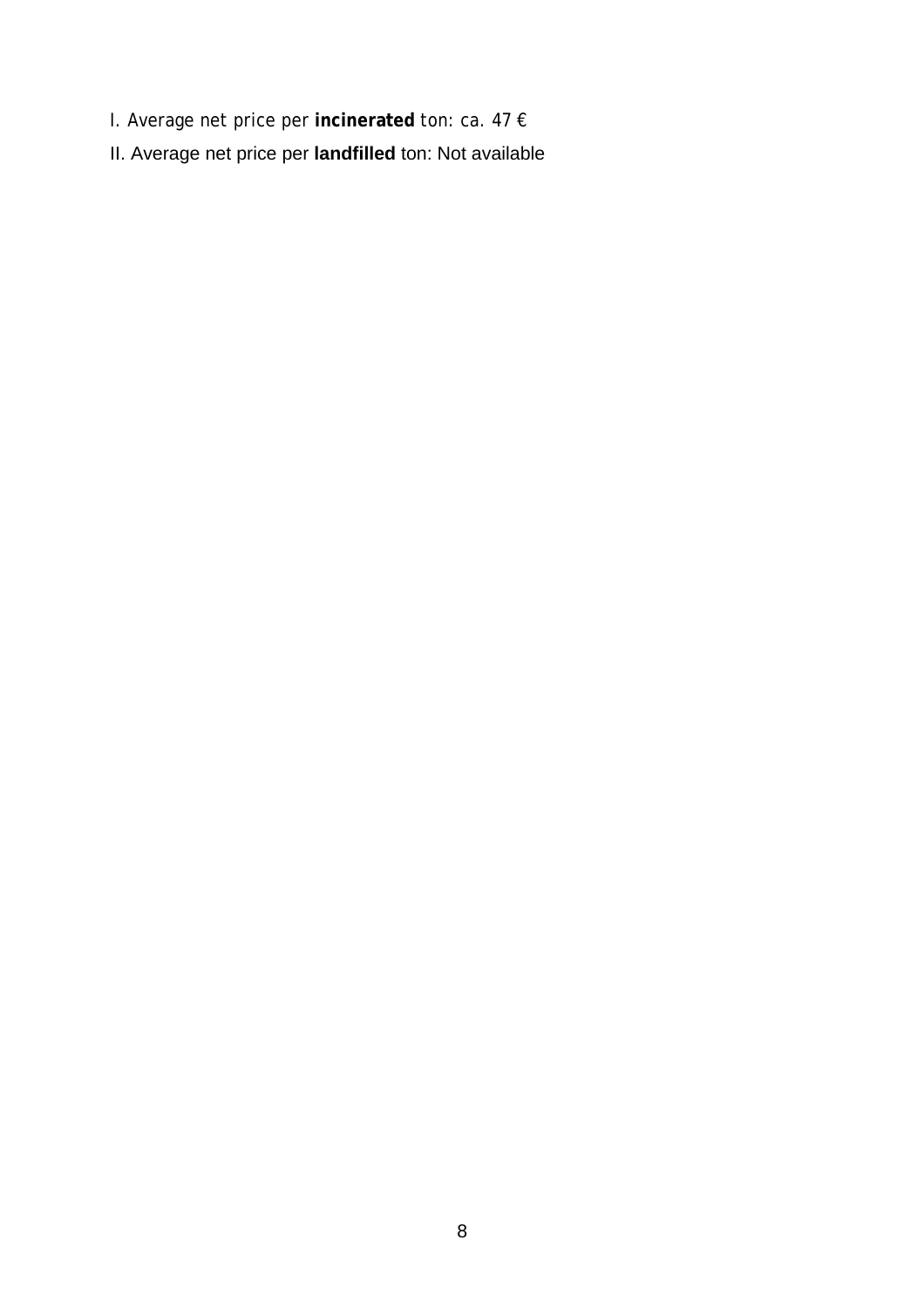

# **CEWEP Congress**

Vienna

18<sup>th</sup> May 2006

**Country Report: SPAIN**



Asociación Empresarial Valorización R.S.U.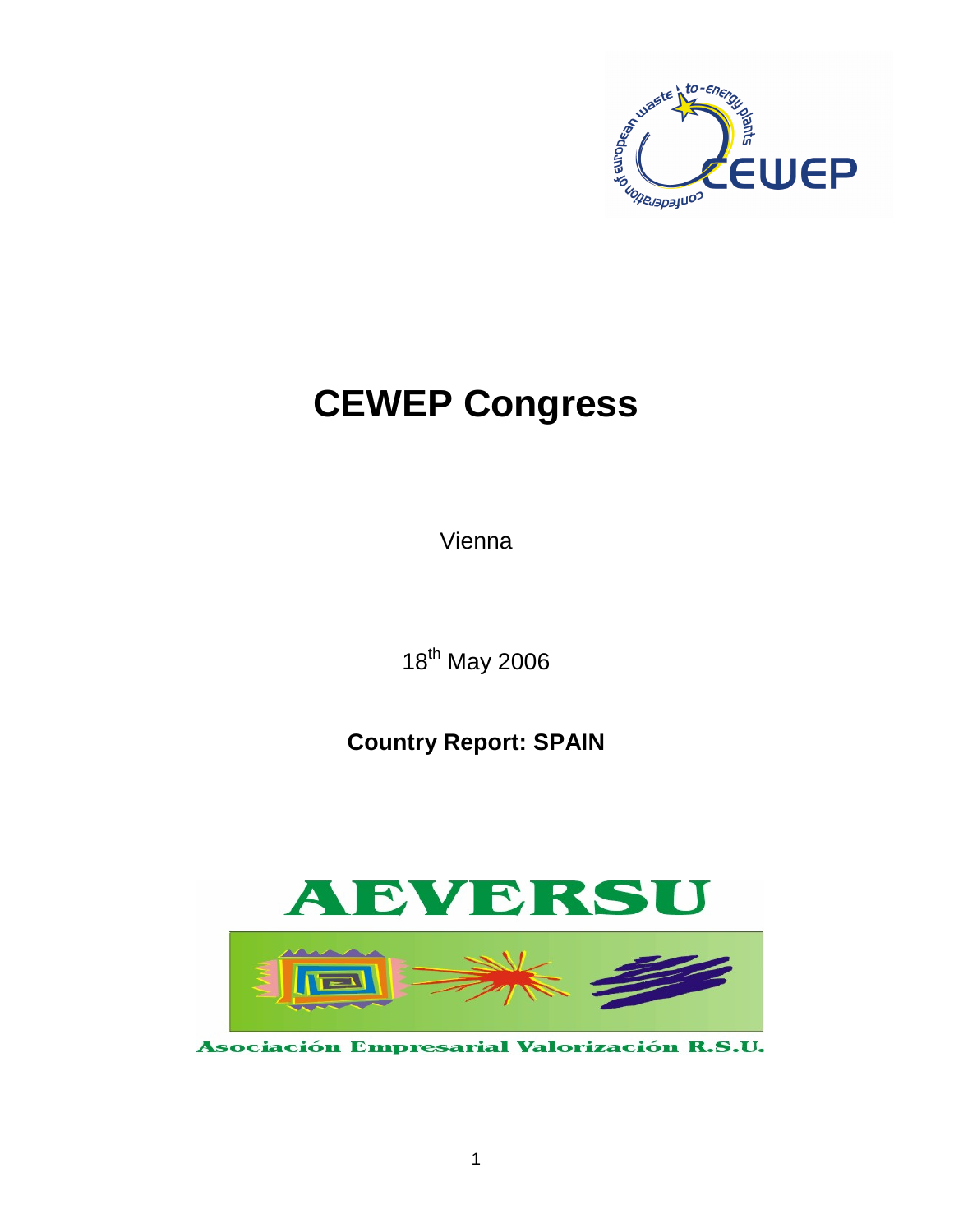

# **About AEVERSU**

AEVERSU is the Association of WTE Plants in Spain, which represents the following facilities:

| Facility                 | Nominal Waste             | Waste       | Waste       |
|--------------------------|---------------------------|-------------|-------------|
|                          | <b>Treatment Capacity</b> | Treated in  | Treated in  |
|                          | (Tons/year)               | 2004 (tons) | 2005 (tons) |
| TIRMADRID (Madrid)       | 240.000                   | 291.675     | 285.035     |
| SOGAMA (A Coruña)        | 550.000                   | 506.247     | 491.496     |
| REMESA (Melilla)         | 31.000                    | 46.227      | 46.618      |
| TRM (Mataró)             | 160.000                   | 149.218     | 155.608     |
| TRARGISA (Girona)        | 35.000                    | 30.620      | 28.200      |
| SIRUSA (Tarragona)       | 150.000                   | 137.205     | 137.180     |
| TIRME (Mallorca)         | 300.000                   | 328.749     | 280.703     |
| TERSA (Sant Adrià)       | 310.000                   | 328.832     | 336.418     |
| ZABALGARBI (Bilbao)      | 240.000                   | U.C         | U.C.        |
| P. CANTABRIA (Cantabria) | 96.000                    | U.C.        | U.C.        |

u.c.: under construction/start-up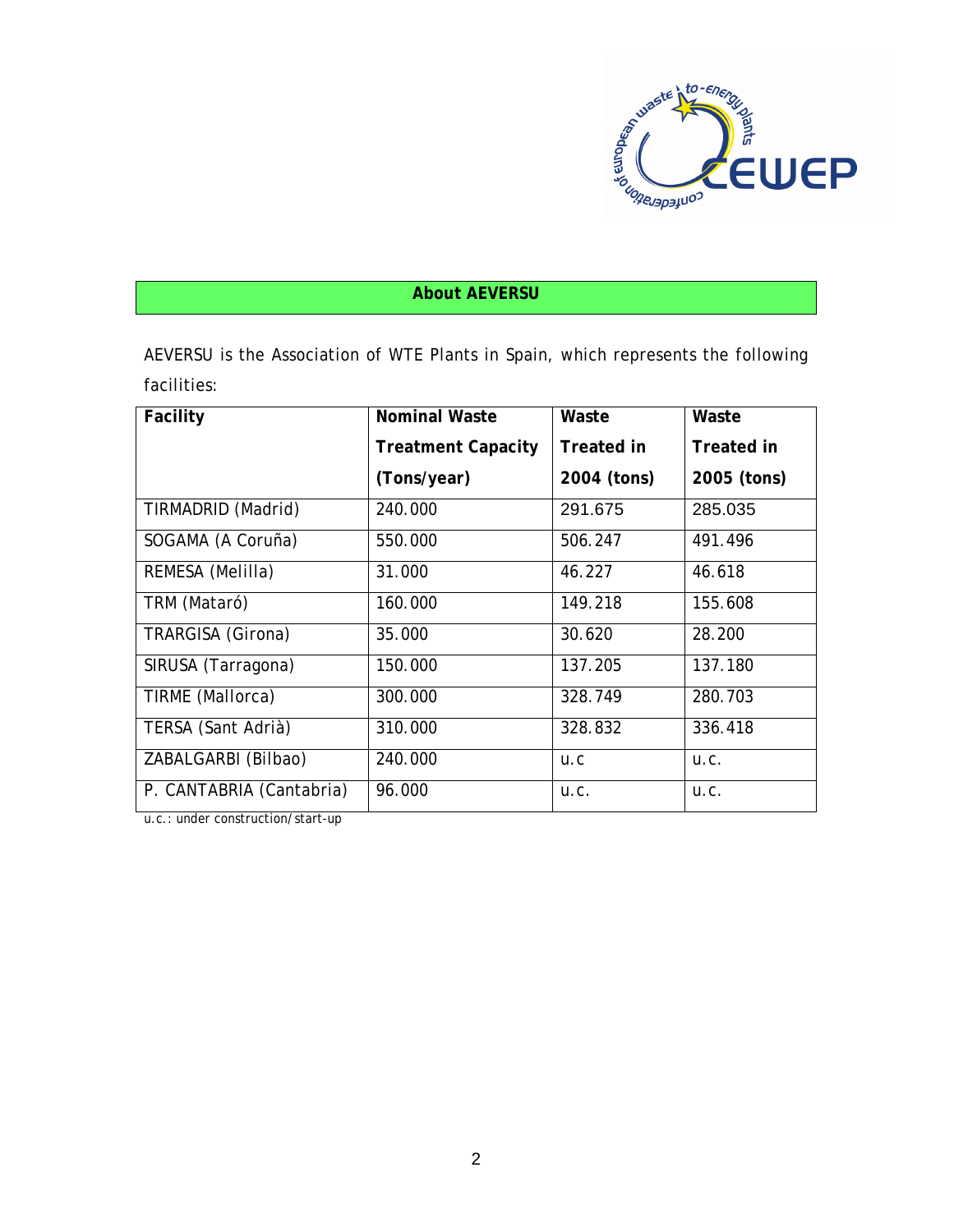

#### **A. Amount of Waste**

*"Municipal Wastes (household waste and similar commercial, industrial and institutional wastes) including separately collected fractions"* Waste List section 20.

|                                              | Year | In million tons         |
|----------------------------------------------|------|-------------------------|
| <b>Total amount of Municipal Solid Waste</b> |      |                         |
| (including household waste)                  | 2004 | 22.735.142 <sup>a</sup> |
| Total amount of industrial/commercial waste  |      | n.a.                    |
| <b>Total amount of hazardous waste</b>       | 2003 | $3.181.738^{a}$         |
| <b>Total amount of waste</b>                 |      | n.a.                    |

Source: Environmental Spanish Ministry

n.a.: official data not available

#### **B. Treatment of waste**

|                                                                          | Year         | Amount        |
|--------------------------------------------------------------------------|--------------|---------------|
| Total amount of waste incinerated by<br>Waste-to-Energy plants (in tons) | 2005         | 1.761.258     |
| <b>Number of Waste-to-Energy Plants</b>                                  | 2005         | $8 + 2$ (u.c) |
| <b>Number of planned Waste-to-Energy Plants</b>                          | 2009         |               |
| Additional planned capacity (in tons)                                    | 2006         | 336.000       |
|                                                                          | 2009         | 52.000        |
|                                                                          | 2010 (TIRME) | 300.000       |

Source: AEVERSU

|                             | %     | In tons         | Year |
|-----------------------------|-------|-----------------|------|
| <b>Selective collection</b> | 8.95  | $2.036.048^a$   | 2004 |
| Composting                  | 31,27 | $7.108.705^a$   | 2004 |
| Incineration                | 7,99  | $1.818.773^{b}$ | 2004 |

a Source: Environmental Spanish Ministry; b Source: AEVERSU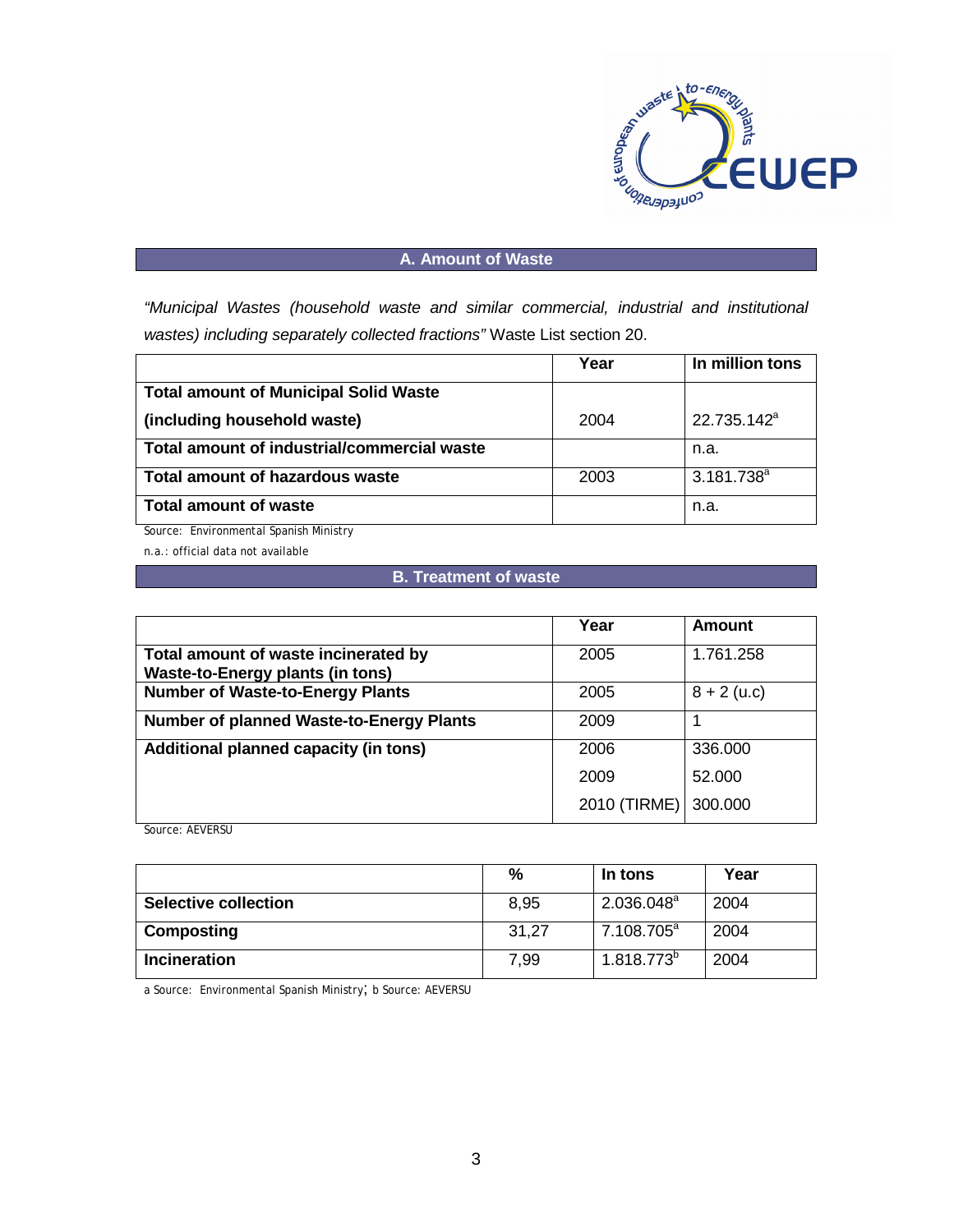

#### **C. Energy production**

#### **1. Total Electricity and Heat production in Waste-to-Energy plants**

Reference year: 2005

Reference amount of thermally treated waste: 2005

|                    | <b>Electricity</b><br>production in<br>MWh/year | <b>Heat</b><br>production in<br><b>MWh/year</b> |
|--------------------|-------------------------------------------------|-------------------------------------------------|
| a) in total        | 982.943                                         | 640.269                                         |
| b) self<br>demand: | 160.000                                         | 531.398                                         |

#### **2. Recognition as renewable**

| <b>Recognition</b> | <b>Market price</b> | <b>Market price</b> | <b>Subsidy</b>   |
|--------------------|---------------------|---------------------|------------------|
| of waste as        | per MWh             | per kWh             | in               |
| renewable          | electricity*        | heat                | <b>€cent/kWh</b> |
| y/n                |                     |                     |                  |
| n                  | $53 \in$            |                     |                  |
|                    |                     |                     |                  |

\* The economic system for electricity sales is going to be regulated by the Royal Decree 436/2004, which gives two possibilities:

Regulated market (52,90 €/Mwh, estimation for 2004)

Free market (55,60 €/Mwh, estimation for 2004)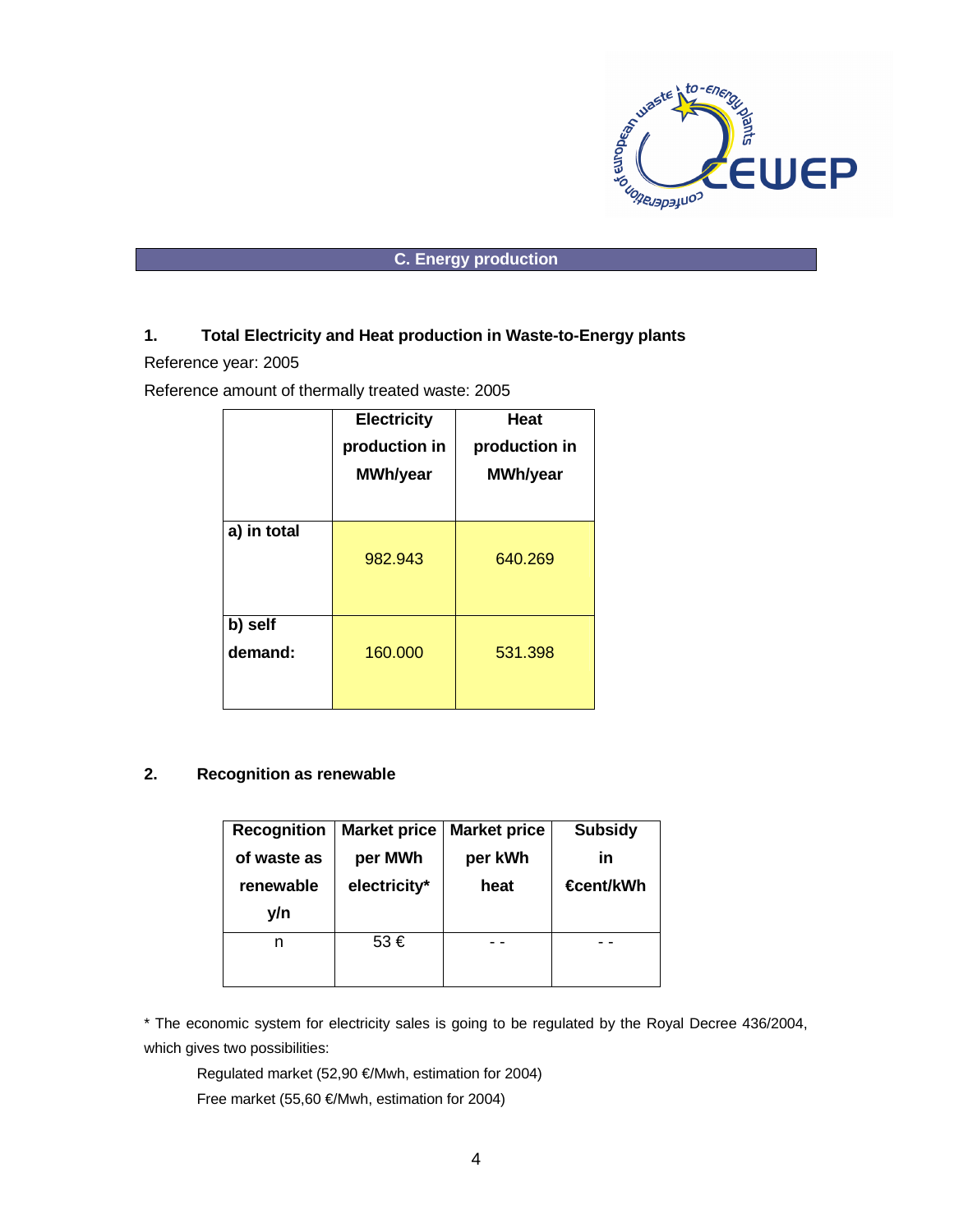

This Decree will enter in force in 2007. Until then, electricity rates for the existing facilities are calculated according to the Royal Decree 2818/1998. As an average, market price for electricity in 2005, is calculated to be 53 €/Mwh.

#### **D. Residues**

#### **1. Slag/bottom ash**

Annual amount: 2005: 293.693Tn Method of treatment (e.g. road construction, landfill): Road construction, landfill site

#### **2. Filter Dust**

Annual amount: 2005: 94.420Tn Method of treatment (e.g. salt mine, hazardous landfill site): hazardous landfill site

# **E. Export and Import of MSW**

- **1. Export: n.a**
- **2. Import: n.a**

**Reference year:**

#### **F. Responsibilities public - private**

| Type of waste:                                       | <b>Responsibility</b><br>for treatment:<br><b>Public/Private</b> | <b>Responsibility for</b><br>collection and<br>transport:<br><b>Public/Private</b> | <b>Municipalities'</b><br>responsibility for<br>monitoring:<br>Yes/No |
|------------------------------------------------------|------------------------------------------------------------------|------------------------------------------------------------------------------------|-----------------------------------------------------------------------|
| from private households                              | Public                                                           | <b>Public</b>                                                                      | Yes                                                                   |
| commercial<br>similar<br>waste<br>to household waste | <b>Public</b>                                                    | <b>Public</b>                                                                      | Yes                                                                   |
| industrial/commercial<br>waste                       | Private                                                          | Private                                                                            | NO                                                                    |
| hazardous waste                                      | /Private                                                         | Private                                                                            | <b>NO</b>                                                             |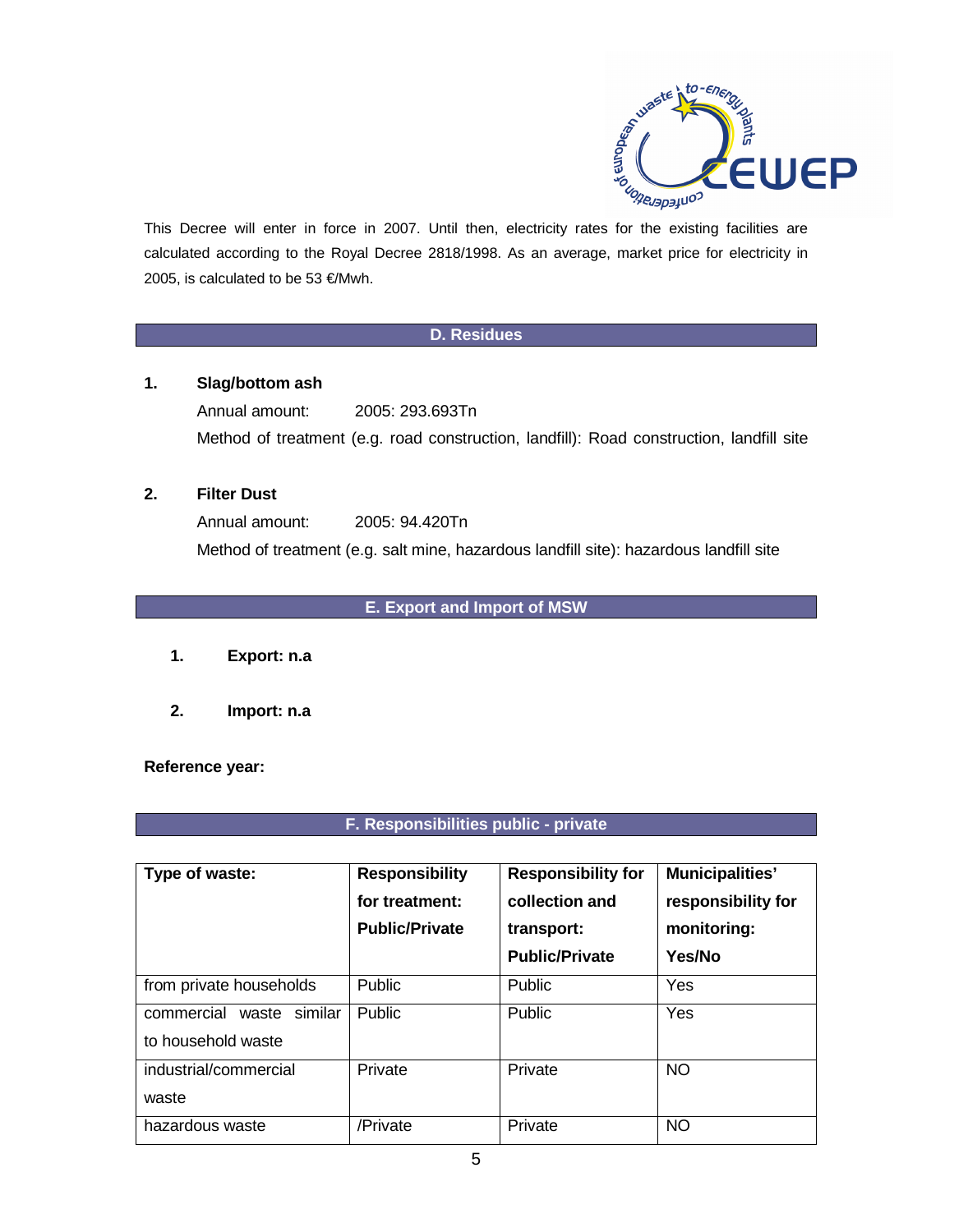

#### **G. Solid Recovered Fuels**

**1. Amount** of Solid Recovered Fuels (SRF)/year

**solid recovered fuels -** solid fuel prepared from non-hazardous waste to be utilised for energy recovery in incineration or co-incineration plants, and meeting the classification and specification requirements laid down in CEN/TS WI00343003.

- **a) Current Production:** n.a.
- **b) Potential:** n.a.
- **2. Experience**:

#### **H. Prices and taxes**

**1.** The net price per **incinerated** ton of MSW in WtE Plants (**min**, **max** and **average** price): min: 34 euros; max: 90 euros; average: 45 euros

VAT: 7%

Incineration tax: no

**2.** Average net price per **landfilled** ton of MSW (**min**, **max** and **average** price):

VAT: 7%

Landfill tax: Average value in Catalonia: 40 €

Madrid: 25,36 €

#### **I. Economy**

- **1. The average investment cost per ton of annual capacity (for a new plant, considering 15-20 years operation):** 3.470.665 € /Tn/hour
- **2. Investment cost regarding flue gas cleaning system (% of total investment):** 15%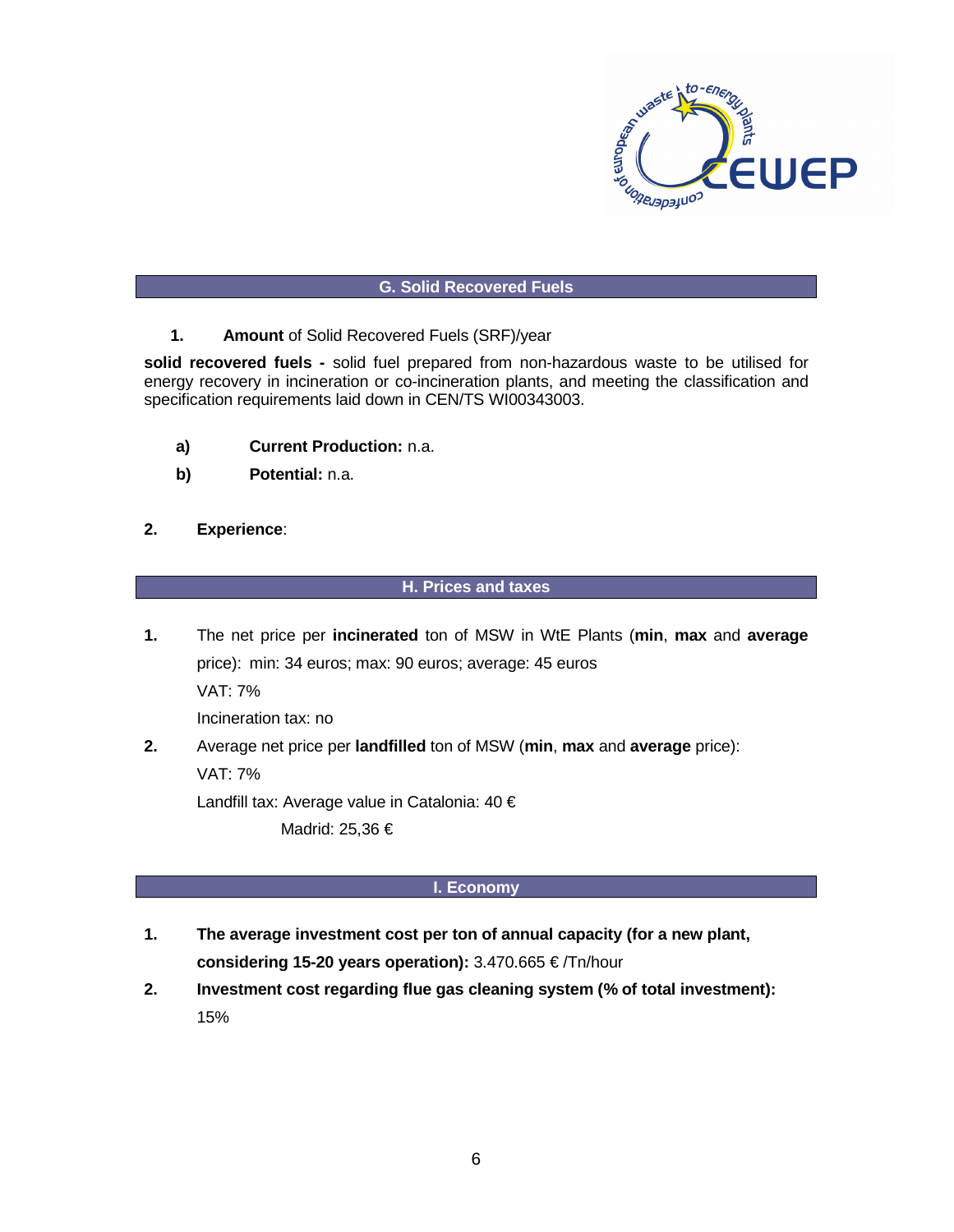

#### **J. Employment**

## **1. The amount of employment created by the Waste-to-Energy industry**

- a) Direct jobs e.g. in WtE plant (reference to total capacity): 400 (aprox)
- b) Indirect jobs in the economy.(reference to total capacity): n.a.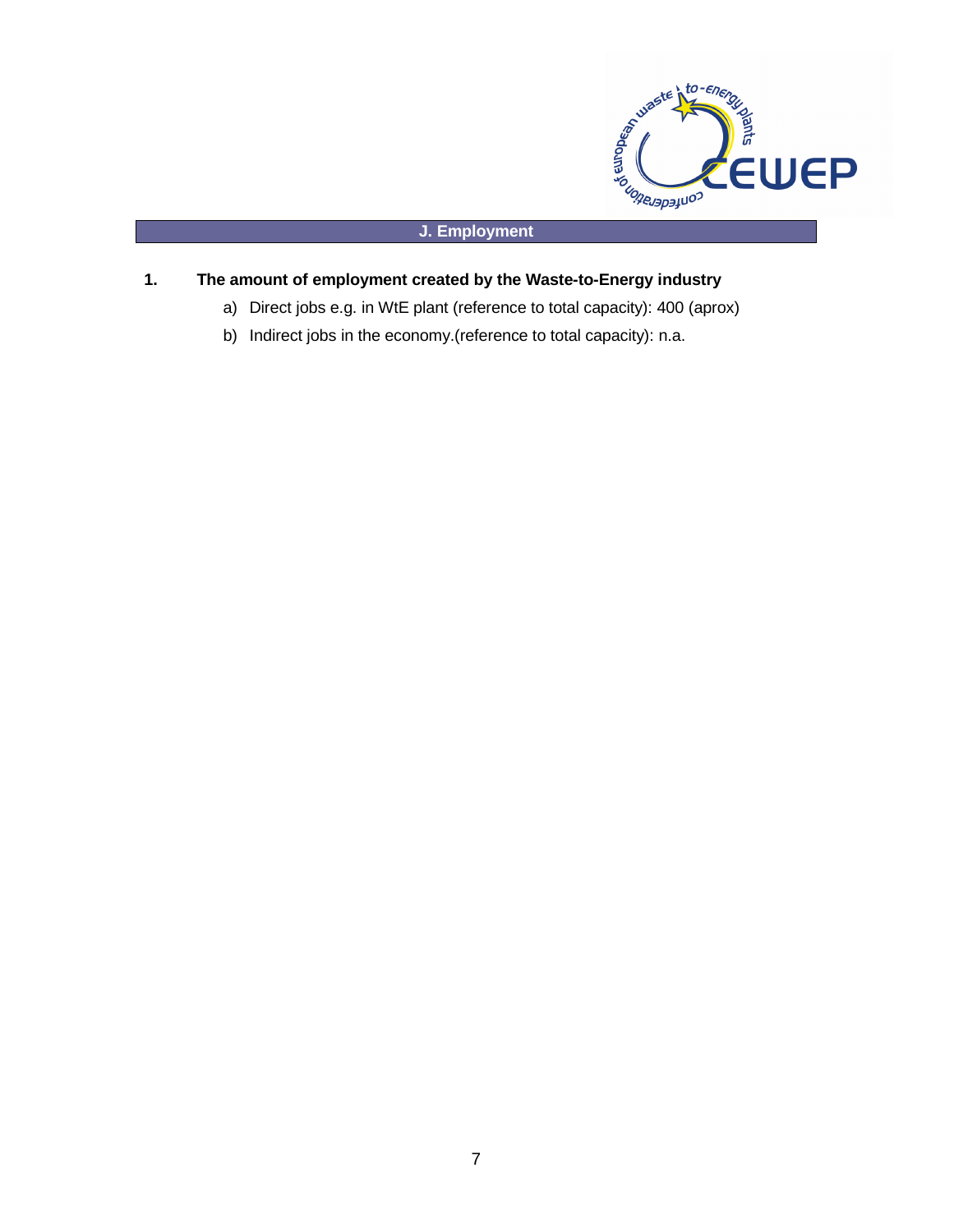# **CEWEP Congress**

Bordeaux

12<sup>th</sup> June 2008

**Country Report: Spain AEVERSU**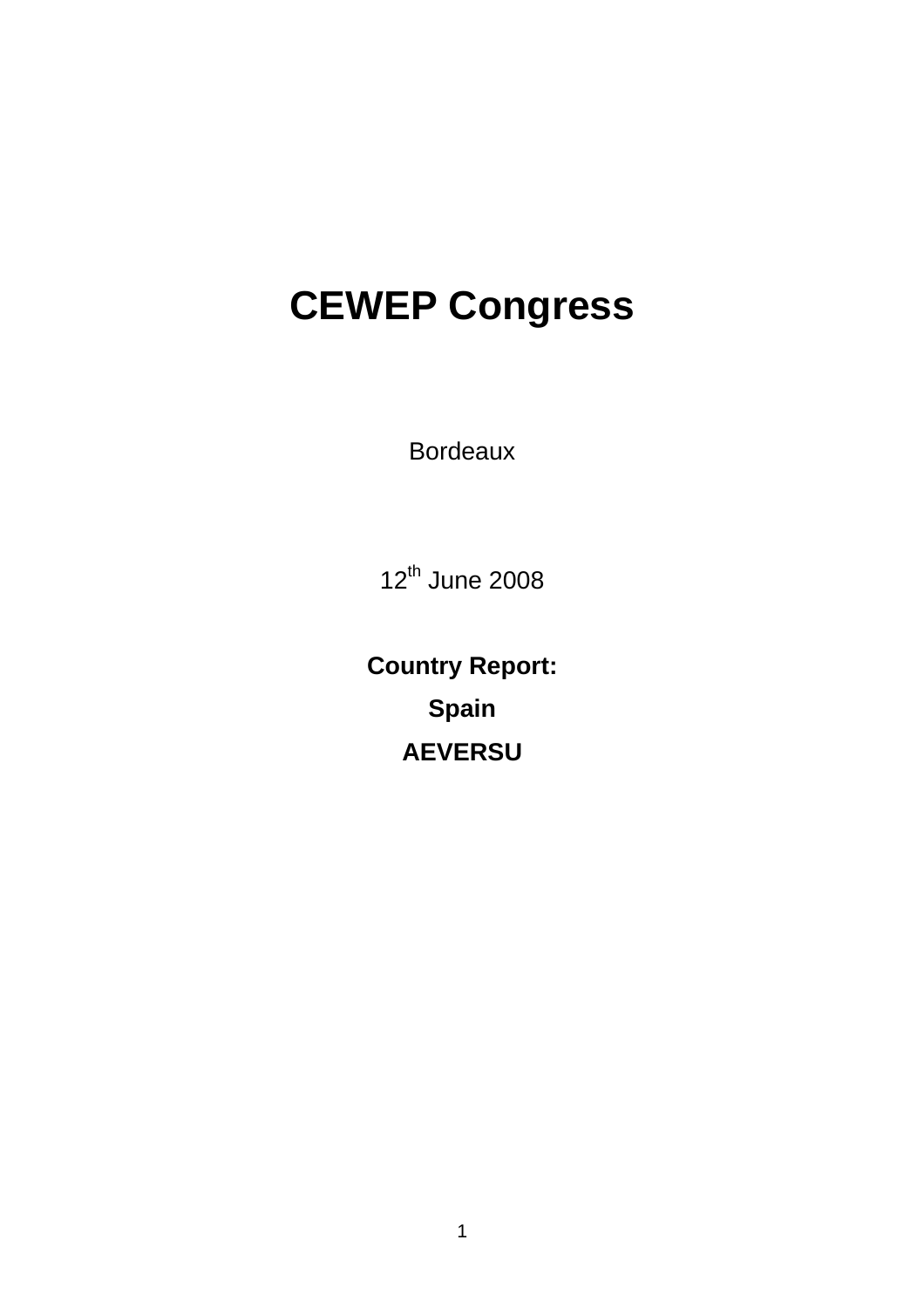# **A. Amount of Waste**

*"Municipal Waste" means waste from households as well as commercial, industrial and institutional waste, which because of its nature and composition is similar to waste from households (excluding hazardous waste)*.

| In your country                                    | Year | In million tonnes       |
|----------------------------------------------------|------|-------------------------|
| <b>Total amount of Municipal Solid Waste (MSW)</b> |      |                         |
| MSW production / inhabitant / year:<br>kg/inh      |      |                         |
| Total amount of household waste                    | 2004 | 22.735.142 <sup>a</sup> |
| Total amount of commercial waste similar to        |      |                         |
| household waste                                    |      |                         |
| Total amount of industrial/commercial waste        |      | n.a.                    |
| Total amount of hazardous waste                    | 2003 | $3.181.738^{a}$         |
| Total amount of waste                              |      | n.a.                    |

a: Source: Spanish Environmental Ministry

n.a.: official data non available

## **B. Treatment of waste**

| In your country                                                        | Year | In million tonnes |
|------------------------------------------------------------------------|------|-------------------|
| Total amount of thermally treated waste                                | 2007 | 2.126.733         |
| Total amount of waste incinerated by<br><b>Waste-to-Energy plants:</b> | 2007 | 2.126.733         |
| <b>Number of Waste-to-Energy Plants</b>                                | 2007 | 10                |
| <b>Number of planned Waste-to-Energy Plants</b>                        |      |                   |
| <b>Additional planned capacity</b>                                     | 2010 | 360.000           |

| In your organisation/company                                          | Year | In million tonnes |
|-----------------------------------------------------------------------|------|-------------------|
| Total amount of waste incinerated by<br><b>Waste-to-Energy plants</b> | 2007 | 2.126.733         |
| <b>Number of Waste-to-Energy Plants</b>                               | 2007 | 10                |

| In your country MSW | %     | In million tonnes      | Year |
|---------------------|-------|------------------------|------|
| <b>Recycling</b>    |       |                        |      |
| Composting          | 31,27 | 7.108.705 <sup>a</sup> | 2004 |
| <b>Incineration</b> | 7.99  | $1.818.773^{b}$        | 2004 |

b: Source AEVERSU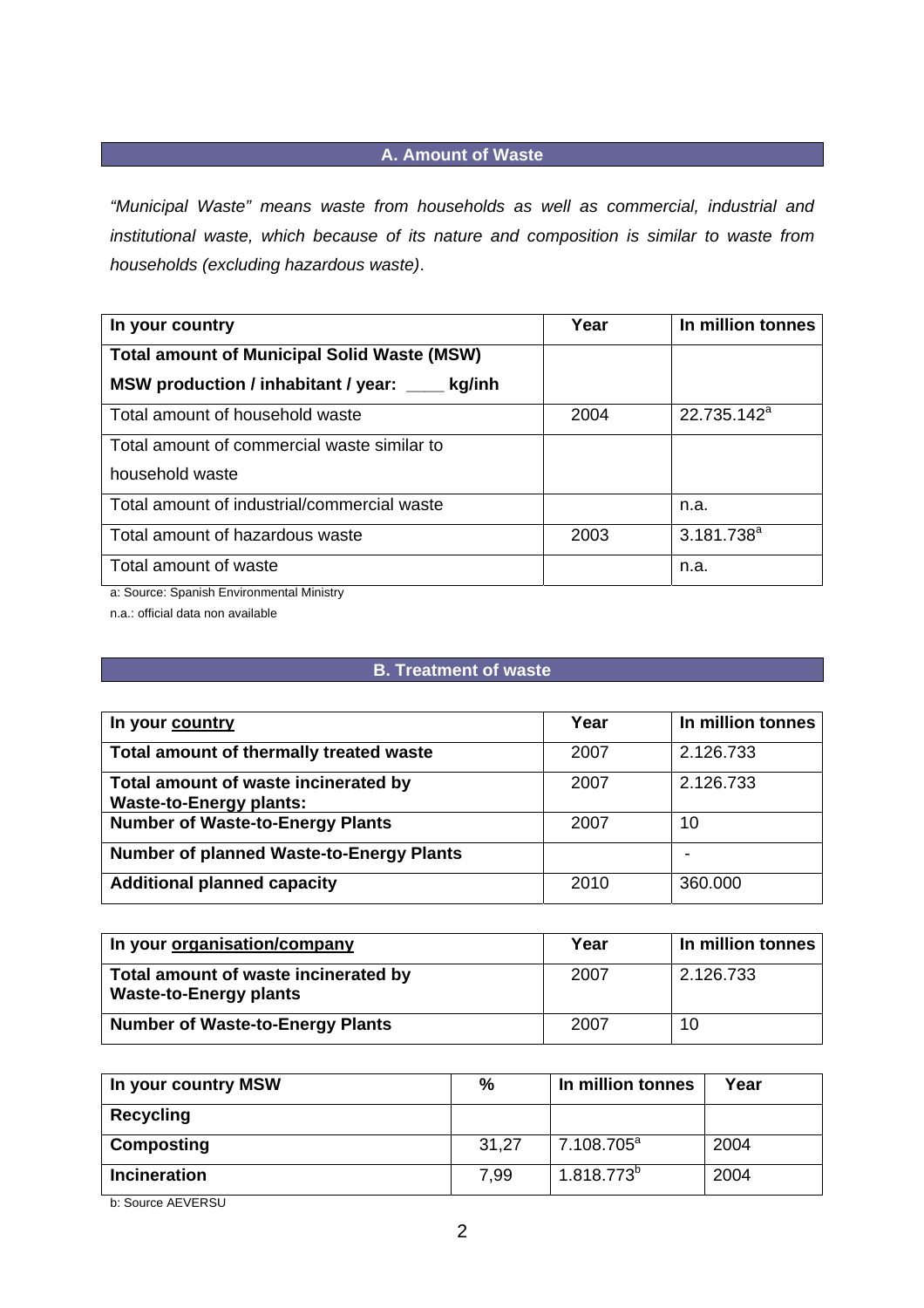# **C. Energy production**

# **1. Total Electricity and Heat production in Waste-to-Energy plants**

Reference year: 2007

# **Reference amount of thermally treated waste in million tonnes:**

# **Amount of Waste-to-Energy plants: 10**

|                             | Mio. MWh/ year |
|-----------------------------|----------------|
| <b>Electricity produced</b> | 1.606.191      |
| <b>Electricity exported</b> |                |
| Heat* produced              |                |
| Heat* exported              |                |

**\* incl. heating, cooling and steam** 

# **2. Recognition as renewable**

| <b>Recognition of waste as</b> |              | Market price   Market price | <b>Price incl. subsidy or market</b> |
|--------------------------------|--------------|-----------------------------|--------------------------------------|
| renewable y/n                  | per kWh      | per kWh                     | based instruments (e.g.              |
|                                | electricity  | heat                        | certificates)                        |
| <b>How much %?</b>             | in €cent/kWh | in €cent/kWh                | in <del>€c</del> ent/kWh             |
|                                | 5,36         |                             |                                      |
|                                |              |                             |                                      |
|                                |              |                             |                                      |
|                                |              |                             |                                      |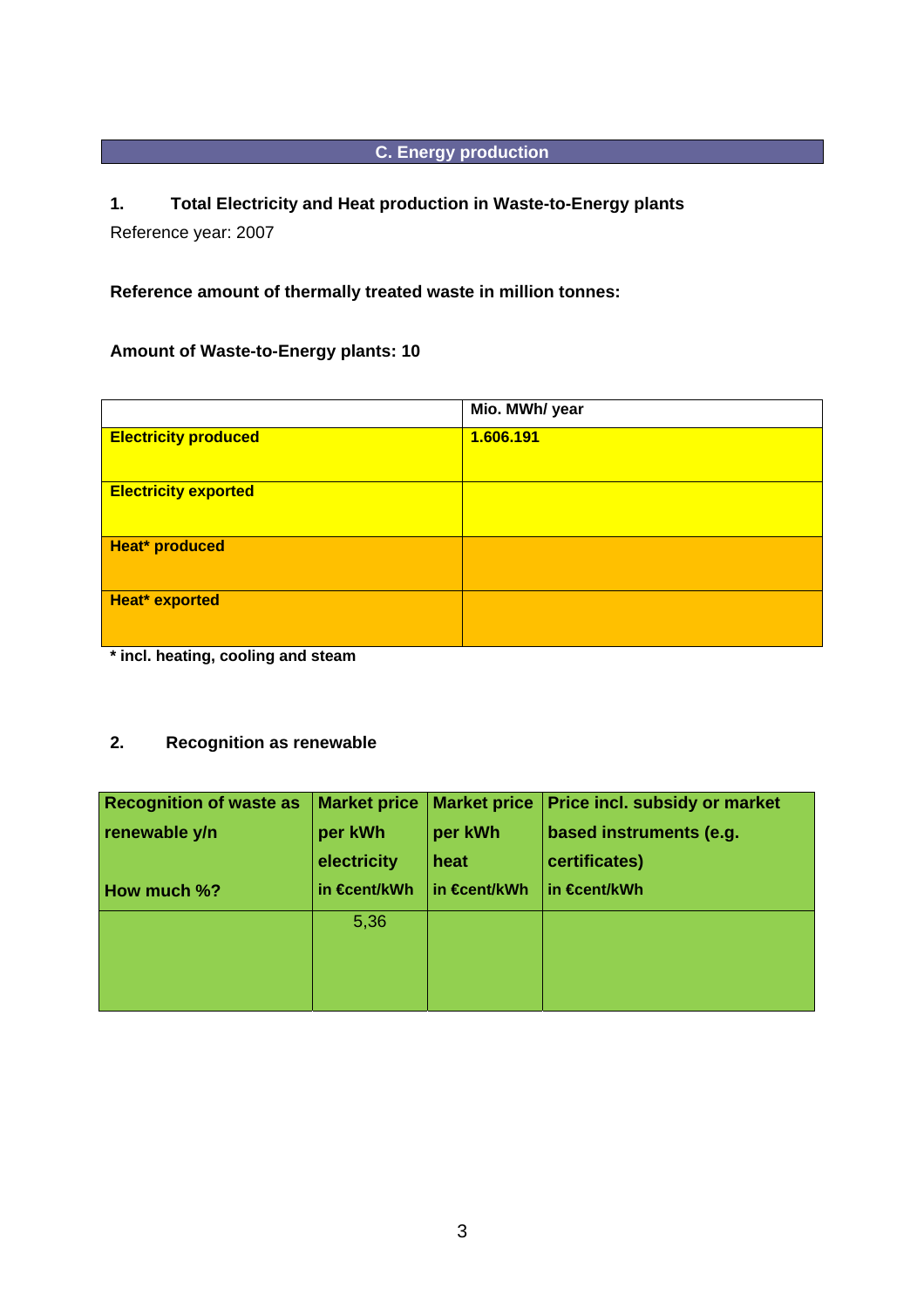# **D. Residues**

## **1. Slag/bottom ash**

 Annual amount: 358.419 t (2007) Method of treatment (e.g. road construction, landfill): Road construction, landfill site

**2. APC (Air Pollution Control) Residues, incl. filter dust and boiler ash**  Annual amount 94.420 t (2005) Method of treatment (e.g. salt mine, hazardous landfill site): hazardous landfill site

# **E. Export and Import of MSW**

- **1. Export:**
- **2. Import:**

#### **Reference year:**

# **F. Responsibilities public - private**

| Type of waste:                 | <b>Responsibility</b> | <b>Responsibility for</b> | <b>Municipalities'</b> |
|--------------------------------|-----------------------|---------------------------|------------------------|
|                                | for treatment:        | collection and            | responsibility for     |
|                                | <b>Public/Private</b> | transport:                | monitoring:            |
|                                |                       | <b>Public/Private</b>     | Yes/No                 |
| from private households        | <b>Public</b>         | <b>Public</b>             | Yes                    |
| commercial<br>similar<br>waste | <b>Public</b>         | <b>Public</b>             | <b>Yes</b>             |
| to household waste             |                       |                           |                        |
| industrial/commercial          | <b>Private</b>        | <b>Private</b>            | <b>No</b>              |
| waste                          |                       |                           |                        |
| hazardous waste                | <b>Private</b>        | <b>Private</b>            | <b>No</b>              |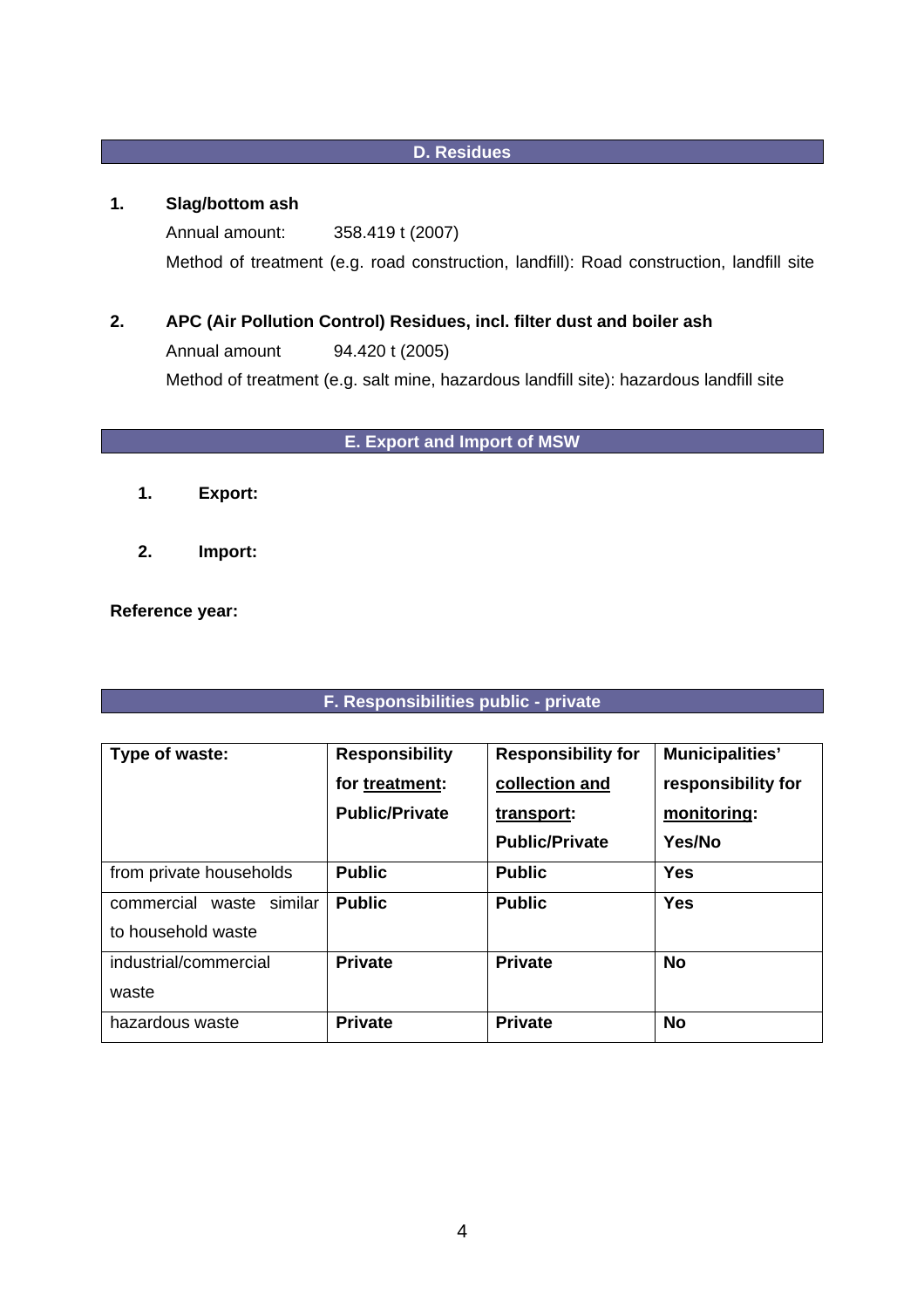# **G. Solid Recovered Fuels**

**1. Amount** of Solid Recovered Fuels (SRF)/year

**solid recovered fuels -** solid fuel prepared from non-hazardous waste to be utilised for energy recovery in incineration or co-incineration plants, and meeting the classification and specification requirements laid down in CEN/TS WI00343003.

- **a) Current Production: n.a.**
- **b) Potential: n.a.**
- **2. Experience (market development etc.)**:
- **3. Capacity for mechanical-biological treatment/ year Currently: Planned:**

#### **H. Prices and taxes**

#### **1. Waste-to-Energy prices 2007 for Municipal Solid Waste (MSW**

| Average    | <b>VAT rate</b>        | <b>Incineration/Energy</b> | <b>Total price</b> |
|------------|------------------------|----------------------------|--------------------|
| Net fee in | <b>Value Added Tax</b> | tax in $\bigoplus$ tonne   | <b>€tonne MSW</b>  |
| €tonne     | %                      |                            |                    |
| 45         |                        | Min: 34€                   |                    |
|            |                        | Max: 90€                   |                    |

**Tax on co-incineration of waste:** 

#### **2. Landfill taxes and bans**

| Average        | <b>VAT rate</b>  | Landfill tax / planned | <b>Total price</b> | Landfill ban / |
|----------------|------------------|------------------------|--------------------|----------------|
| Net fee in     | Value            | in <del>€</del> tonne  | €tonne             | <b>Planned</b> |
| €tonne         | <b>Added Tax</b> |                        | <b>MSW</b>         |                |
|                | %                |                        |                    |                |
| Catalonia:     | 7                |                        |                    |                |
| 40€            |                  |                        |                    |                |
| <b>Madrid:</b> |                  |                        |                    |                |
| 25.36€         |                  |                        |                    |                |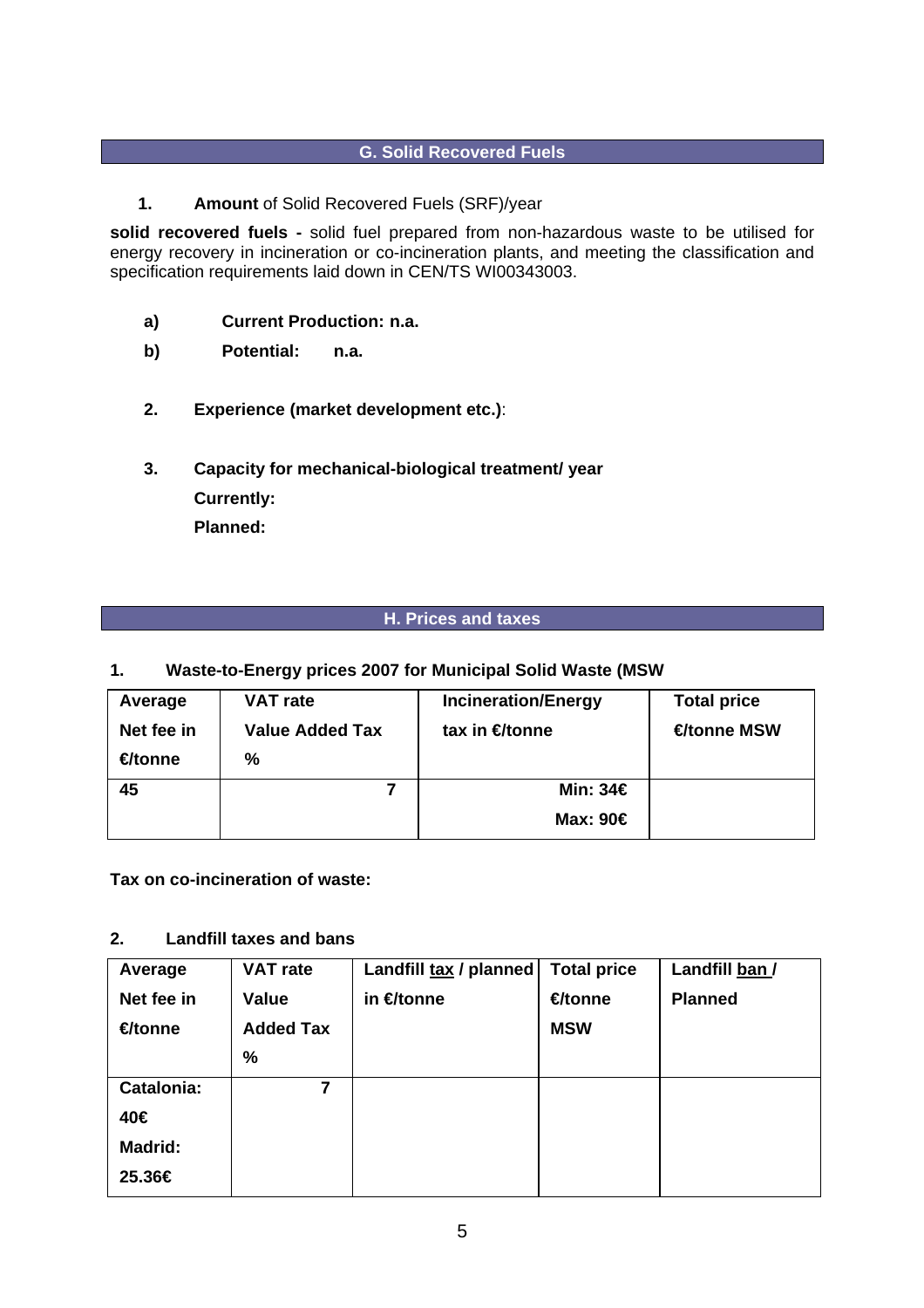# **I. Economy**

- **1. The average investment cost per tonne of annual capacity (for a new plant, considering 15-20 years operation):** 3.470.665€/t/hour
- **2. The average investment cost per MW heat and electricity respectively:**
- **3. Investment cost regarding flue gas cleaning system (% of total investment):**  15%

# **J. Employment**

# **The amount of employment created by the Waste-to-Energy industry**

- a) Direct jobs in WtE plants (reference to total capacity): 400 approx.
- b) Indirect jobs in the economy (reference to total capacity): n.a.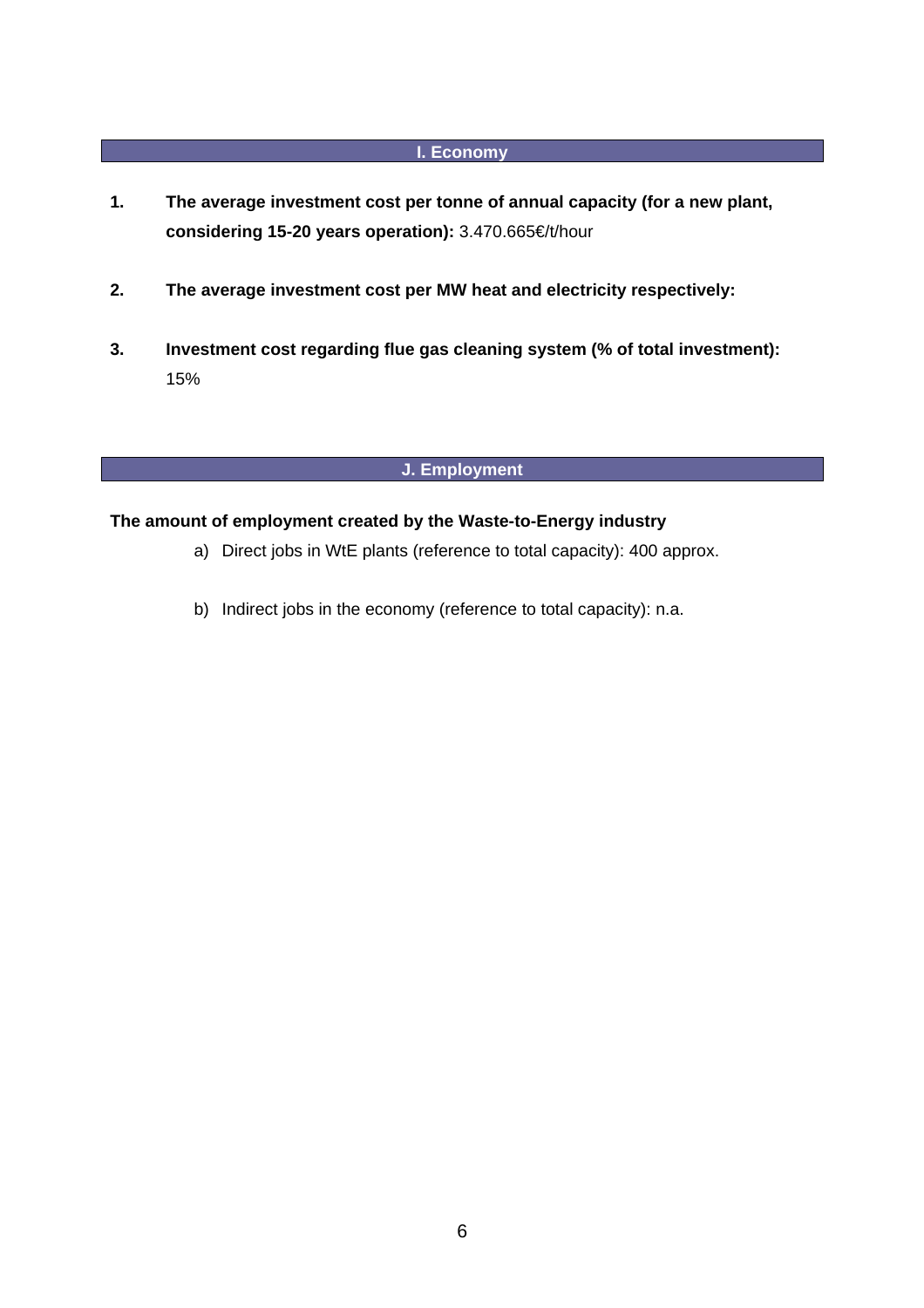

# **CEWEP Country Report 2010-2011**

**Spain** 



Data provided by AEVERSU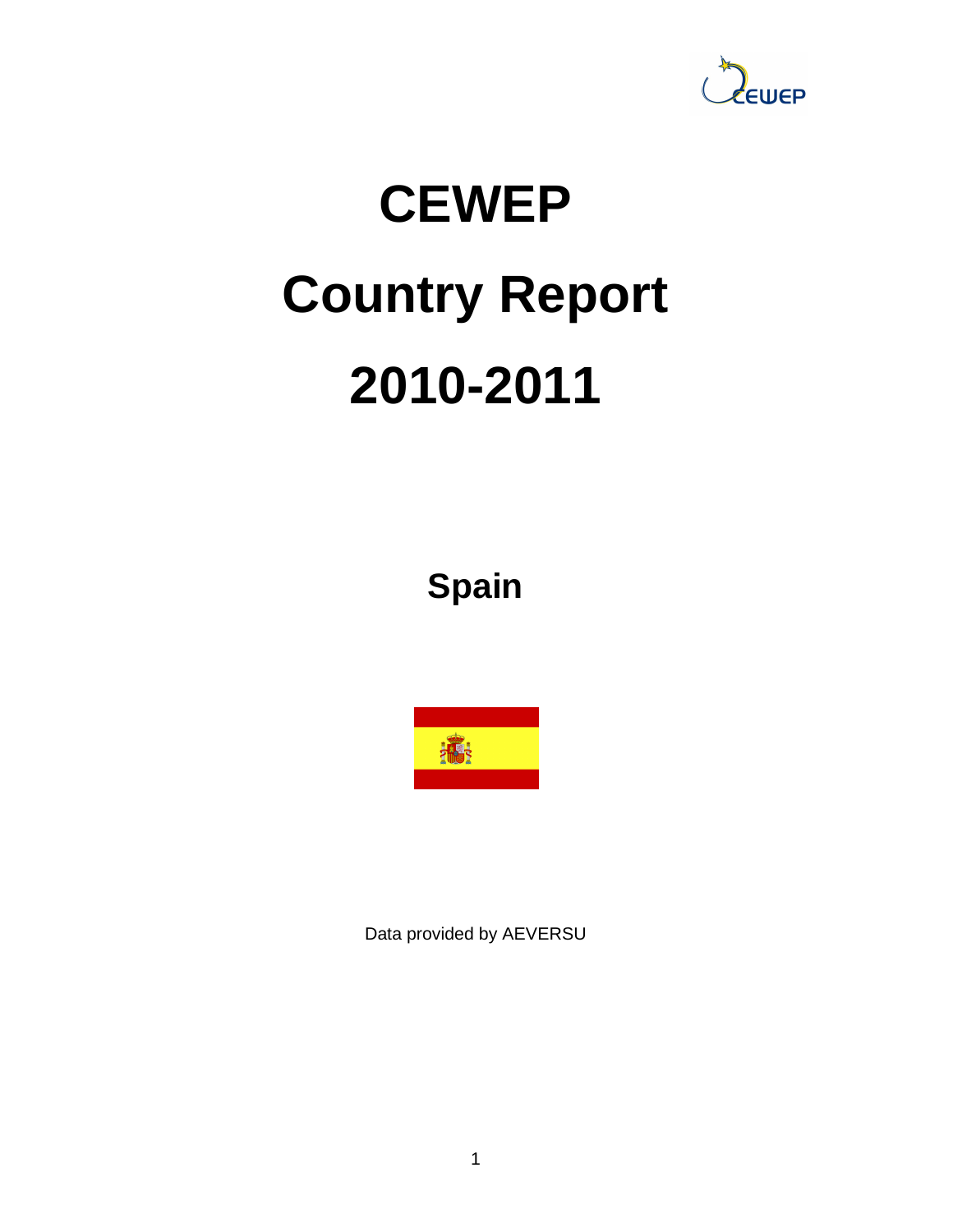

"Municipal Solid Waste" (MSW) means waste from households as well as commercial, industrial and institutional waste, which because of its nature and composition is similar to waste from households (excluding hazardous waste).

"Solid Recovered Fuels" (SRF) - solid fuel prepared from non-hazardous waste to be utilised for energy recovery in incineration or co-incineration plants, and meeting the classification and specification requirements laid down in CEN/TS WI00343003.

"Refuse Derived Fuels" (RDF) – please see above the definition of SRF. In the Country Report only RDF expression is used and it comprises SRF as well.

#### **A. Amount of Waste**

| In the country                                                                                        | Year | In million tonnes |
|-------------------------------------------------------------------------------------------------------|------|-------------------|
| <b>Total amount of Municipal Solid Waste (MSW):</b><br>MSW production / inhabitant / year: 538 kg/inh | 2009 | 25.295            |
| Total amount of household waste                                                                       | 2009 | 19.860            |
| Total amount of commercial waste similar to<br>household waste                                        | 2009 | 5.454             |
| Total amount of industrial/commercial waste                                                           | 2009 | 40.157            |
| Total amount of hazardous waste                                                                       | 2009 | 2.306             |
| Total amount of waste                                                                                 | 2009 | 70.999            |

#### **B. Treatment of Waste**

| In the country (concerning MSW)         | %     | Year | In million tonnes |
|-----------------------------------------|-------|------|-------------------|
| <b>Recycling (including composting)</b> | 38.77 | 2009 | 12.165            |
| Composting                              |       |      |                   |
| <b>Incineration</b>                     | 7.01  | 2009 | 2.200             |
| Landfilling                             | 54.22 | 2009 | 17.012            |

| In the country                                  |                                | Year | In million tonnes |
|-------------------------------------------------|--------------------------------|------|-------------------|
| Total amount of thermally treated waste:        |                                |      |                   |
| <b>Total amount of waste</b><br>incinerated by: | <b>Waste-to-Energy plants:</b> | 2010 | 1.704             |
|                                                 |                                | 2011 | 2.041             |
|                                                 | <b>RDF</b> plants:             | 2010 | 0.434             |
|                                                 |                                | 2011 | 0.422             |

| In the country |                                | Year | <b>Number of plants</b> |
|----------------|--------------------------------|------|-------------------------|
| Number of:     | <b>Waste-to-Energy plants:</b> | 2010 | 8                       |
|                |                                | 2011 | 8                       |
|                | <b>RDF</b> plants:             | 2010 | 2                       |
|                |                                | 2011 | 2                       |

| In the organisation/company                                    |      | Year  | In million tonnes |
|----------------------------------------------------------------|------|-------|-------------------|
| <b>Total amount of waste</b><br><b>Waste-to-Energy plants:</b> |      | 2010  | 1.742             |
| incinerated by:<br><b>RDF</b> plants:                          |      | 2011  | 2.076             |
|                                                                | 2010 | 0.434 |                   |
|                                                                |      | 2011  | 0.422             |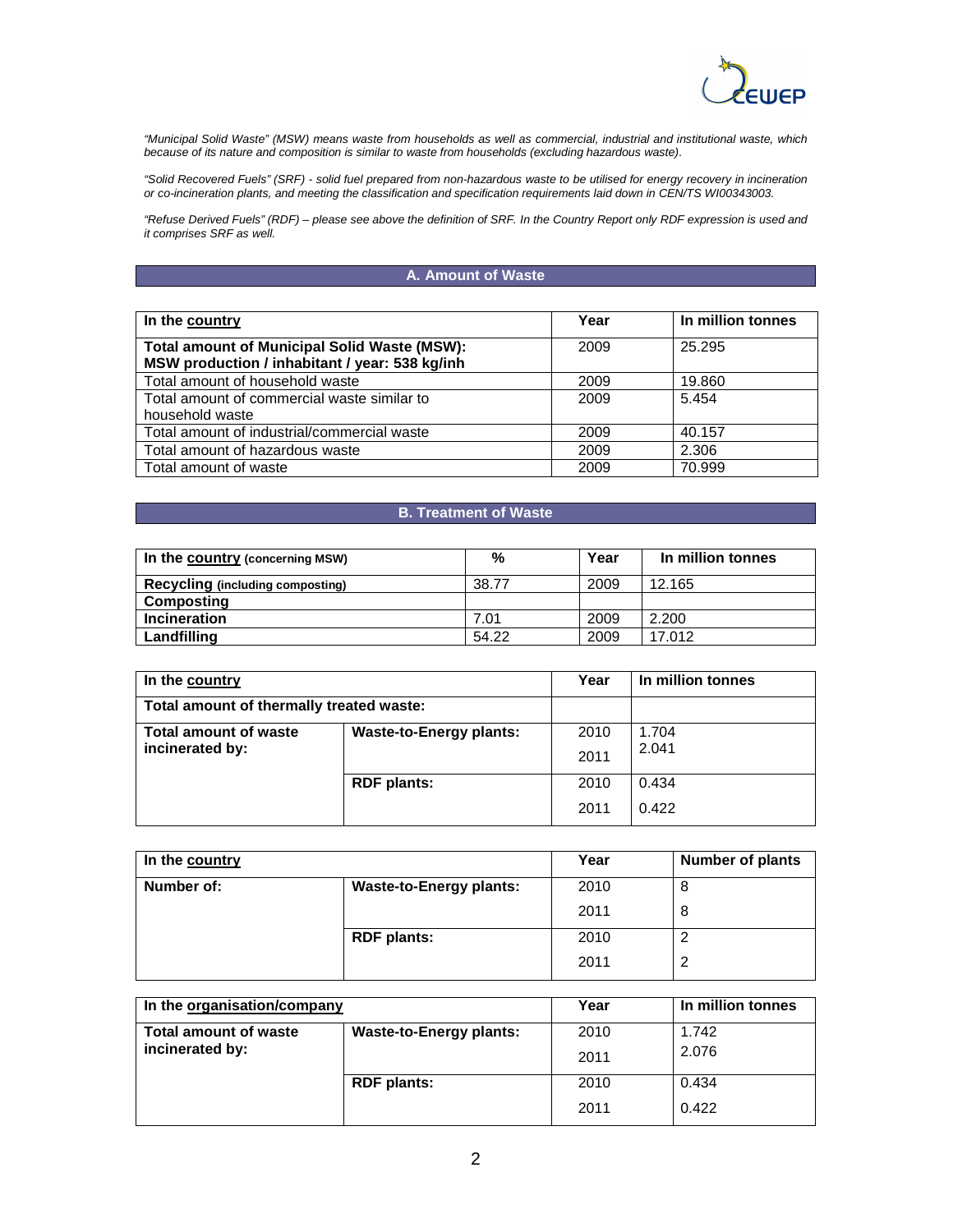

| In the organisation/company |                                | Year | <b>Number of plants</b> |
|-----------------------------|--------------------------------|------|-------------------------|
| Number of:                  | <b>Waste-to-Energy Plants:</b> | 2010 | $\overline{9}^a$        |
|                             |                                | 2011 | 9                       |
|                             | <b>RDF</b> plants:             | 2010 | ◠                       |
|                             |                                | 2011 | 2                       |

| <b>Capacity development</b>            | Years                          |            |            |               |            |            |
|----------------------------------------|--------------------------------|------------|------------|---------------|------------|------------|
| in the country                         | $2013 - 2016$<br>$2010 - 2012$ |            |            | $2017 - 2020$ |            |            |
|                                        | Additional                     | Additional | Additional | Additional    | Additional | Additional |
|                                        | Capacity,                      | number of  | Capacity,  | number of     | Capacity,  | number of  |
|                                        | ktonnes                        | plants     | ktonnes    | plants        | ktonnes    | plants     |
| <b>Planned Waste-to-Energy plants:</b> | 460                            |            |            |               |            |            |
| <b>Planned RDF plants:</b>             |                                |            |            |               |            |            |
| Total:                                 |                                |            |            |               |            |            |

# **C. Energy production in Waste-to-Energy and RDF plants**

#### **1. Total Electricity and Heat production in Waste-to-Energy and RDF plants**

**Reference year: 2010**

| <b>Total Electricity &amp; Heat</b>           | <b>Waste-to-Energy plants</b> |                                 | <b>RDF</b> plants |                                 |
|-----------------------------------------------|-------------------------------|---------------------------------|-------------------|---------------------------------|
| production                                    | In the country                | In the organisation/<br>company | In the country    | In the organisation/<br>Company |
| οf<br><b>Reference</b><br>amount              | 2010: 1.704                   | 2010: 1.742                     | 2010: 0.434       | 2010: 0.434                     |
| thermally treated waste in<br>million tonnes: | 2011: 2.041                   | 2011: 2.076                     | 2011: 0.422       | 2011: 0.422                     |
| <b>Number of plants:</b>                      | 8                             | 9                               | 2                 | $\mathfrak{p}$                  |
| <b>Electricity produced</b>                   | 2010: 1.444                   | 2010: 1.461                     | 2010: 0.322       | 2010: 0.322                     |
| in million MWh/ year                          | 2011: 1.672                   | 2011: 1.689                     | 2011: 0.296       | 2011: 0.296                     |
| <b>Electricity exported</b>                   | 2010: 1.322                   | 2010: 1.335                     | 2010: 0.171       | 2010: 0.171                     |
| in million MWh/ year                          | 2011: 1.519                   | 2011: 1.532                     | 2011:0.153        | 2011:0.153                      |
| Heat* produced                                | 2010: 0.106                   | 2010: 0.106                     |                   |                                 |
| in million MWh/ year                          | 2011: 0.130                   | 2011: 0.130                     |                   |                                 |
| Heat* exported                                | 2010: 0.085                   | 2010: 0.085                     |                   |                                 |
| in million MWh/ year                          | 2011: 0.087                   | 2011: 0.087                     |                   |                                 |

**\* incl. heating, cooling and steam** 

 $\overline{a}$ 

a<br>Data include plant in Andorra.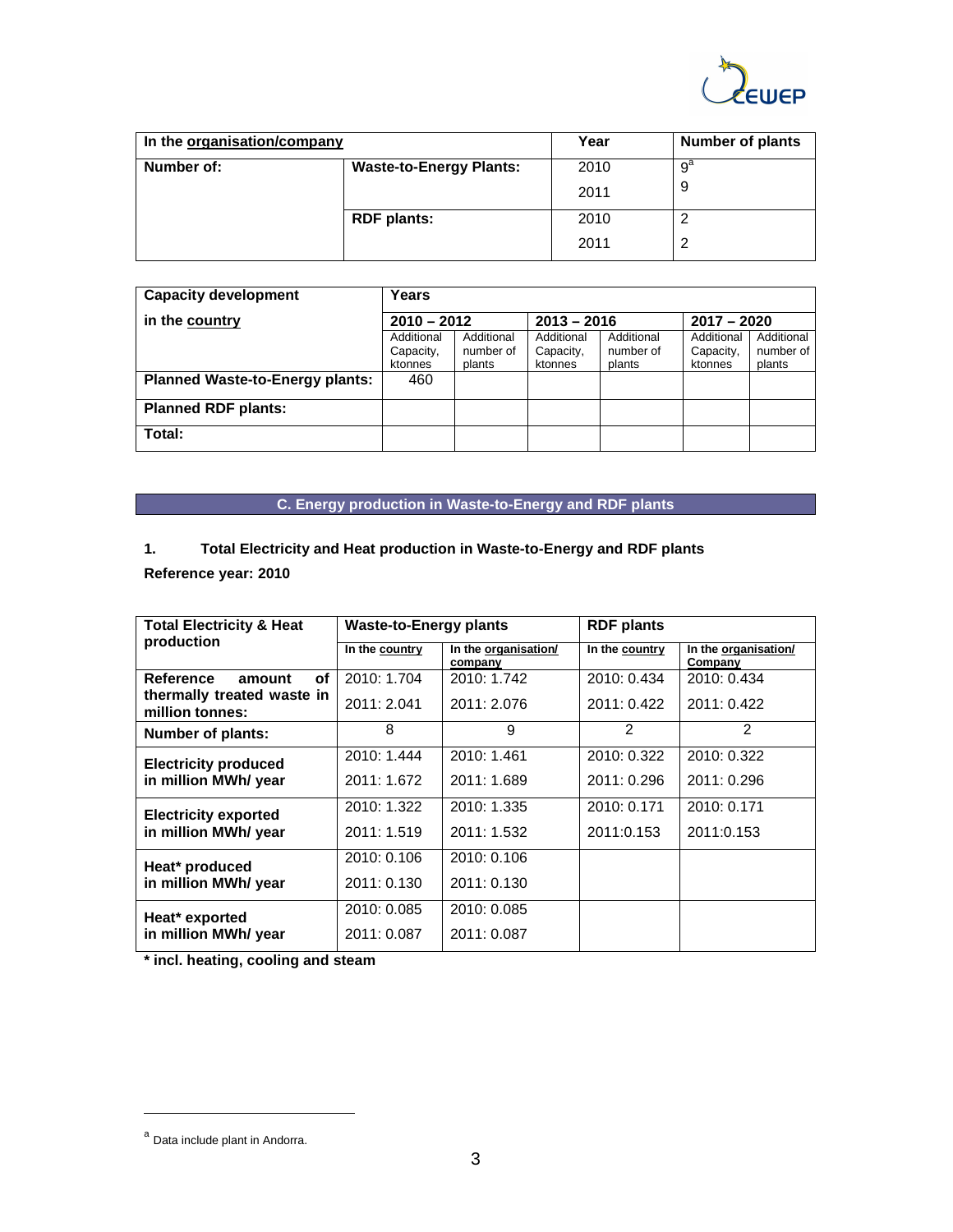

# **2. Recognition of energy produced in Waste-to-Energy and RDF plants as renewable Recognition of MSW as renewable:**

#### **How much %?**

| In the country                                                       | <b>Electricity</b>                  | Heat |
|----------------------------------------------------------------------|-------------------------------------|------|
| Market price per kWh<br>l in €cent/kWh                               | 2010: 3.795 €/MW<br>2011: 5.09 €/MW |      |
| <b>Subsidy or market based</b><br>l instruments                      |                                     |      |
| Price incl. subsidy or market<br>based instruments<br>l in €cent/kWh |                                     |      |

#### **D. Residues**

#### **Reference year: 2010**

| Slag/bottom ash                                                  | In the country | In the organisation/company |
|------------------------------------------------------------------|----------------|-----------------------------|
| <b>Annual amount</b>                                             | 2010: 0.349    | 2010: 0.356                 |
| in million tonnes:                                               | 2011: 0.415    | 2011: 0.422                 |
| Method of utilisation or                                         |                | Landfill use (ridge,        |
| disposal $(\%)$ :                                                |                | regularization, etc), road  |
| (road construction, cement production,                           |                | construction, cement        |
| construction block fabrication, landfill)                        |                | production                  |
| <b>Recovery of metals:</b>                                       | 2010: 0.0640   | 2010: 0.0647                |
| • Annual amount (tonnes):                                        | 2011: 0.0708   | 2011: 0.0714                |
| • Ferrous (F) material extracted (gross<br>weight, tonnes):      | 2010: 0.0338   | 2010: 0.0345                |
| • Non Ferrous (NF) material extracted<br>(gross weight, tonnes): | 2011: 0.041    | 2011: 0.0421                |
| • Typical composition of the NF fraction                         | 2010: 0.0009   | 2010: 0.0009                |
| (% Al, other NF, inert):                                         | 2011: 0.0011   | 2011: 0.0011                |

| <b>APC (Air Pollution Control)</b><br>residues<br>(incl. filter dust and boiler ash) | In the country | In the organisation/company       |
|--------------------------------------------------------------------------------------|----------------|-----------------------------------|
| <b>Annual amount</b>                                                                 | 2010: 0.126    | 2010: 0.128                       |
| in million tonnes:                                                                   | 2011: 0.157    | 2011: 0.158                       |
| Method of treatment or                                                               |                | Stabilisation, disposal landfill, |
| disposal (e.g. stabilisation, salt mine,                                             |                | hazardous landfill site and       |
| hazardous landfill site):                                                            |                | authorized agent                  |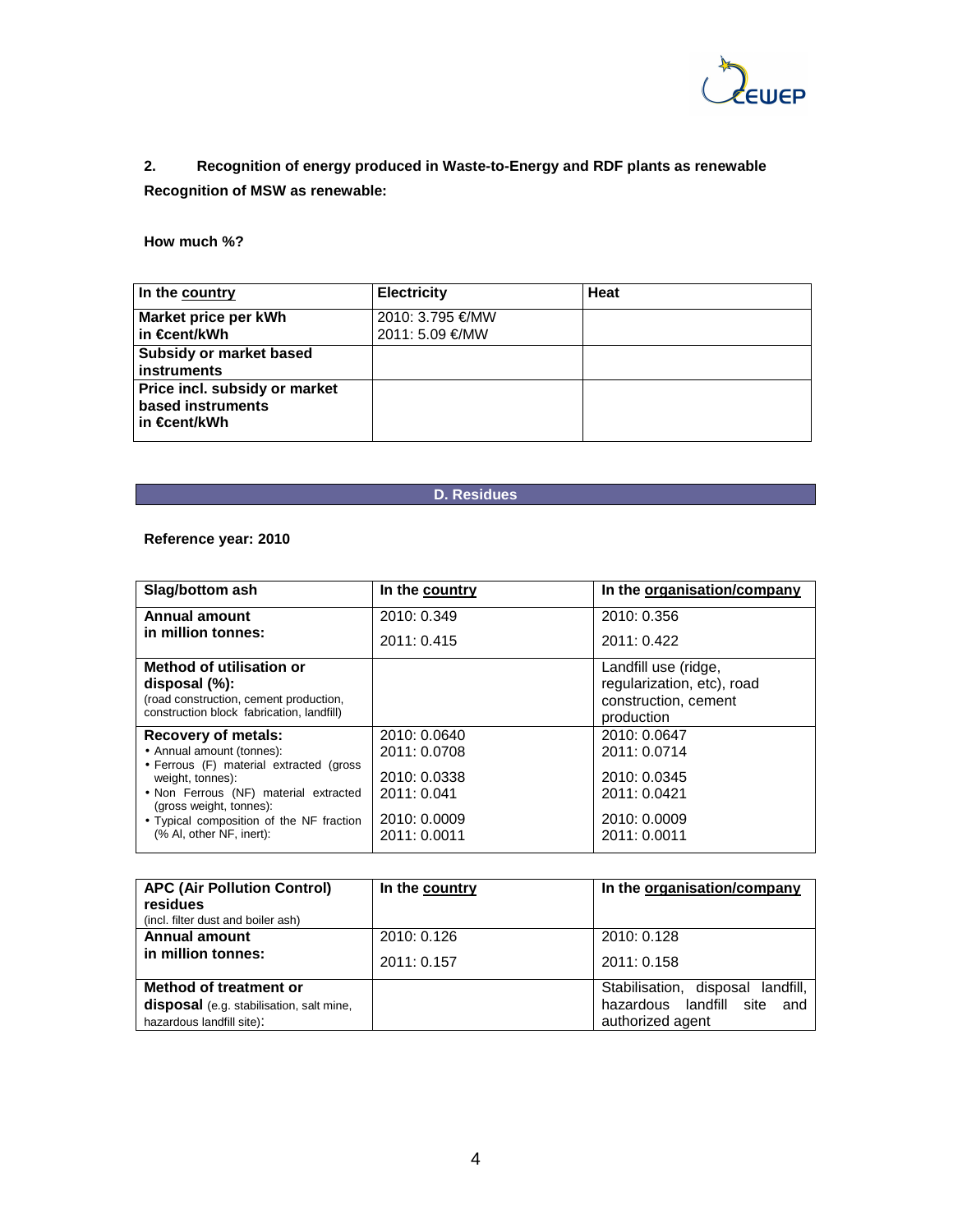

#### **F. Responsibilities Public - Private**

| Type of waste:                                 | <b>Responsibility for</b><br>treatment: | <b>Responsibility for</b><br>collection and<br>transport: | <b>Municipalities'</b><br>responsibility for<br>monitoring: |
|------------------------------------------------|-----------------------------------------|-----------------------------------------------------------|-------------------------------------------------------------|
| from private households                        | <b>Public</b>                           | <b>Public</b>                                             | Yes                                                         |
| commercial waste similar to<br>household waste | <b>Public</b>                           | <b>Public</b>                                             | Yes                                                         |
| industrial/commercial waste                    | Private                                 | Private/public                                            | No/Yes                                                      |
| hazardous waste                                | Private                                 | Private/public                                            | No/Yes                                                      |

#### **G. Refuse Derived Fuels (RDF)**

**In the country, reference year:** 

- **1. Amount** of RDF/year
	- a. **Current Production:**
	- b. **Potential:**
- **2. Experience (market development etc.)**:
- **3. Capacity for mechanical-biological treatment/ year**

**Currently: Planned:**

#### **H. Prices and taxes**

#### **1. Waste-to-Energy prices for Municipal Solid Waste (MSW)**

**Reference year:** 

| <b>Average Net fee</b><br>in €/tonne | <b>VAT (Value Added)</b><br>Tax) rate % | Incineration/Energy tax in<br>€/tonne | <b>Total price</b><br>€/tonne<br><b>MSW</b> |
|--------------------------------------|-----------------------------------------|---------------------------------------|---------------------------------------------|
|                                      | 2010: 7%<br>2011: 8%                    |                                       | 16-131                                      |

#### **Is there a tax on co-incineration of waste?**

#### **2. Landfill taxes and bans**

**Reference year:** 

| <b>Average Net fee for</b><br>landfilling<br>in €/tonne | VAT (Value<br>Added Tax)<br>rate % | Landfill tax<br>in €/tonne | <b>Total price for</b><br>landfilling in<br>€/tonne MSW | Landfill ban |
|---------------------------------------------------------|------------------------------------|----------------------------|---------------------------------------------------------|--------------|
|                                                         |                                    |                            |                                                         |              |